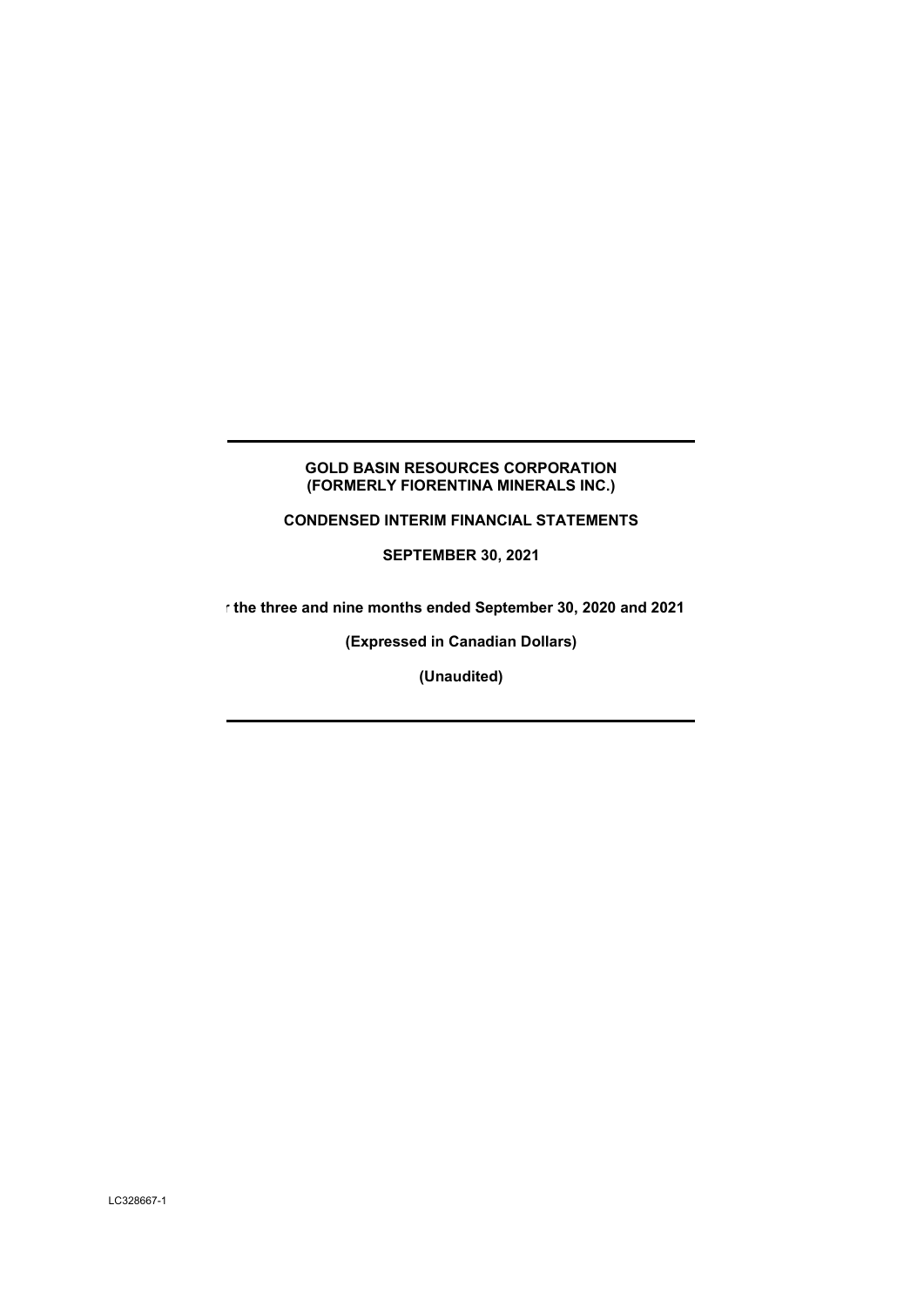## **NOTICE OF NO AUDITOR REVIEW OF INTERIM FINANCIAL STATEMENTS**

Under National Instrument 51-102, Part 4, subsection 4.3(3)(a), if an auditor has not performed a review of the condensed interim financial statements, they must be accompanied by a notice indicating that the condensed interim financial statements have not been reviewed by an auditor.

The accompanying unaudited condensed interim financial statements of the Company have been prepared by and are the responsibility of the Company's management. The unaudited condensed interim financial statements have been prepared using accounting policies in compliance with International Financial Reporting Standards for the preparation of unaudited condensed interim financial statements and are in accordance with International Accounting Standard 34 - Interim Financial Reporting.

The Company's independent auditor has not performed a review of these unaudited condensed interim financial statements in accordance with standards established by the Chartered Professional Accountants of Canada for a review of interim financial statements by an entity's auditor.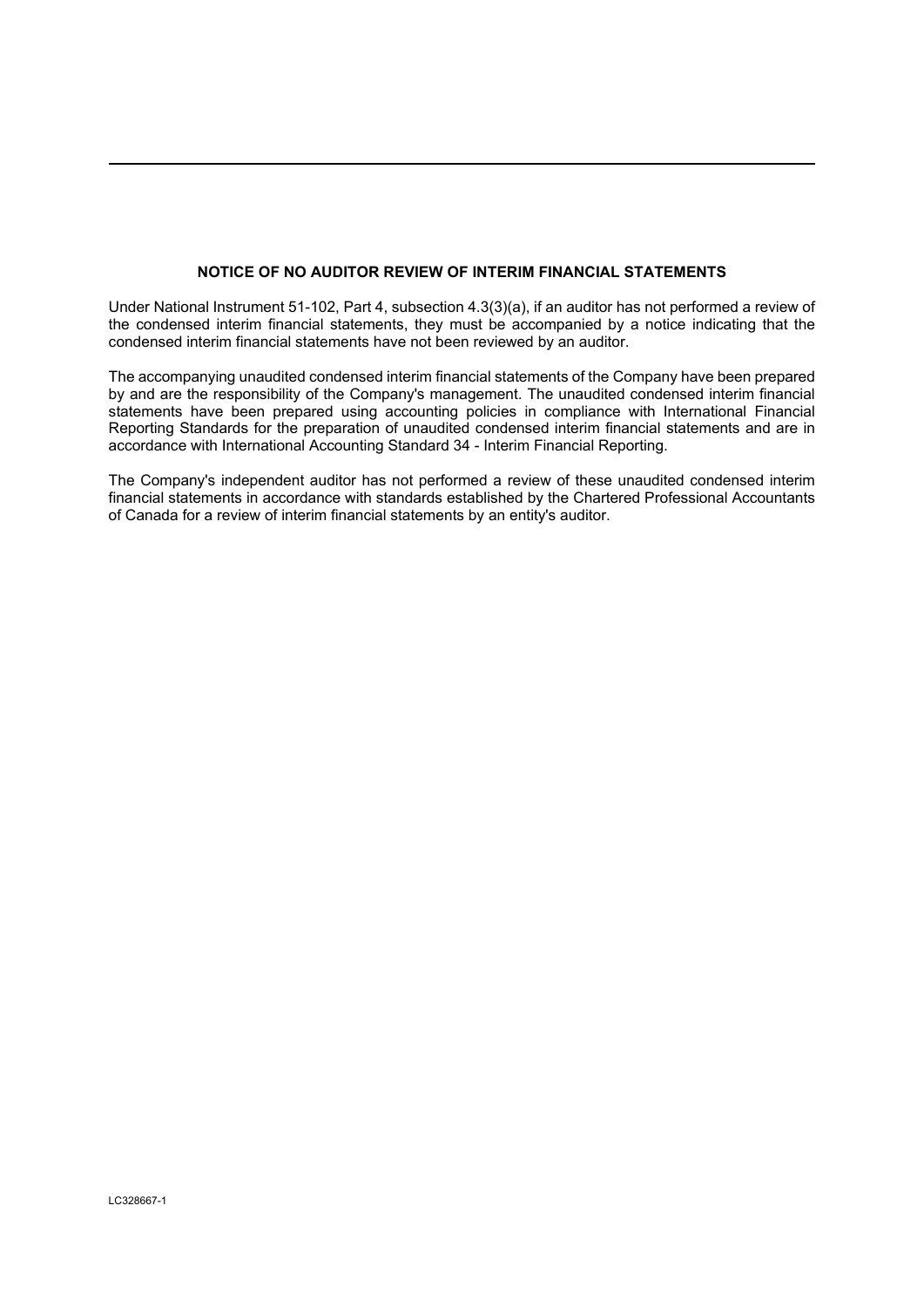## **GOLD BASIN RESOURCES CORPORATION (FOMERLY FIORENTINA MINERALS INC.) CONDENSED INTERIM STATEMENTS OF FINANCIAL POSITION AT SEPTEMBER 30,2021 AND DECEMBER 31, 2020**

(Expressed in Canadian dollars) (Unaudited)

|                                                                                                                | <b>Note</b>         | September 30,<br>2021                               | December 31,<br>2020                              |
|----------------------------------------------------------------------------------------------------------------|---------------------|-----------------------------------------------------|---------------------------------------------------|
| <b>ASSETS</b>                                                                                                  |                     | \$                                                  | \$                                                |
| <b>CURRENT</b>                                                                                                 |                     |                                                     |                                                   |
| Cash<br>Amounts receivable<br>Prepaid expense                                                                  |                     | 4,646,191<br>81,910<br>5,808                        | 2,208,496<br>34,271<br>110,732                    |
|                                                                                                                |                     | 4,733,909                                           | 2,353,499                                         |
| <b>EXPLORATION AND EVALUATION ASSETS</b><br><b>EQUIPMENT</b><br>RIGHT-OF-USE ASSET                             | 6<br>11<br>12       | 14,996,210<br>6,352<br>16,353                       | 13,359,787<br>7,772<br>25,470                     |
| <b>TOTAL ASSETS</b>                                                                                            |                     | 15,018,915                                          | 15,746,528                                        |
| <b>LIABILITIES</b>                                                                                             |                     |                                                     |                                                   |
| <b>CURRENT</b>                                                                                                 |                     |                                                     |                                                   |
| Accounts payable and accrued liabilities<br>Lease liability                                                    | 12                  | 79,359<br>11,684                                    | 393,311<br>7,490                                  |
|                                                                                                                |                     | 91,043                                              | 400,801                                           |
| <b>LEASE LIABILITY</b>                                                                                         | 12                  | 4,995                                               | 13,227                                            |
| <b>TOTAL LIABILITIES</b>                                                                                       |                     | 96,038                                              | 414,028                                           |
| <b>SHAREHOLDERS' EQUITY</b>                                                                                    |                     |                                                     |                                                   |
| <b>SHARE CAPITAL</b><br><b>CONTRIBUTED SURPLUS</b><br>ACCUMULATED OTHER COMPREHENSIVE INCOME<br><b>DEFICIT</b> | 7<br>$\overline{7}$ | 16,548,046<br>7,805,866<br>(85, 214)<br>(4,611,913) | 16,548,046<br>2,193,417<br>6,230<br>(3, 415, 193) |
| TOTAL SHAREHOLDERS' EQUITY                                                                                     |                     | 19,656,786                                          | 15,332,500                                        |
| TOTAL LIABILITIES AND SHAREHOLDERS' EQUITY                                                                     |                     | 19,752,824                                          | 15,746,528                                        |

NATURE OF BUSINESS AND CONTINUING OPERATIONS (Note 1) SUBSEQUENT EVENTS (Note 14)

Approved and authorized for issue on behalf of the Board on November 29, 2021

*"Michael Povey"* Director *"Charles Straw"* Director

The accompanying notes are an integral part of these condensed interim financial statements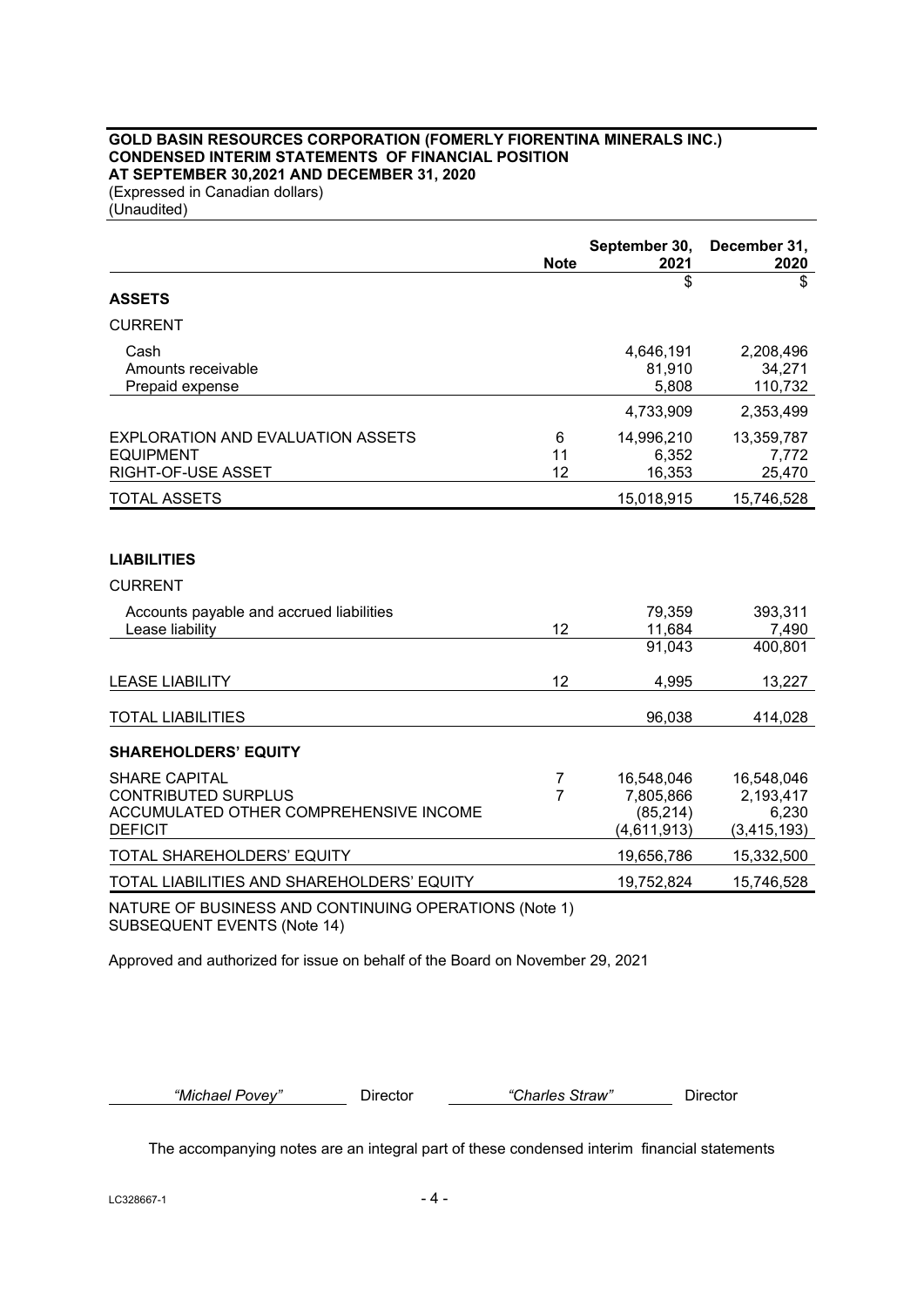## **GOLD BASIN RESOURCES CORPORATION (FOMERLY FIORENTINA MINERALS INC.) CONDENSED INTERIM STATEMENTS OF LOSS AND COMPREHENSIVE LOSS**

(Expressed in Canadian dollars) (Unaudited)

|                                                         | <b>Note</b> | 3 Months<br>ended<br>September 30,<br>2021 | 3 Months<br>ended<br>September 30,<br>2020 | 9 Months<br>ended<br>September 30,<br>2021 | 9 Months<br>ended<br>September 30,<br>2020 |
|---------------------------------------------------------|-------------|--------------------------------------------|--------------------------------------------|--------------------------------------------|--------------------------------------------|
|                                                         |             | \$                                         | \$                                         | \$                                         | \$                                         |
| <b>EXPENSES</b>                                         |             |                                            |                                            |                                            |                                            |
| Advertising and promotion<br>Amortization; right-of-use |             | 41,785                                     |                                            | 86,620                                     |                                            |
| asset                                                   | 12          | 3,615                                      |                                            | 10,077                                     |                                            |
| Consulting                                              |             | 26,954                                     | 34,750                                     | 78,480                                     | 34,750                                     |
| Depreciation                                            |             | 1,288                                      |                                            | 2,054                                      |                                            |
| Exploration                                             |             |                                            | 101,872                                    |                                            | 112,666                                    |
| Filing fees                                             |             | 7,909                                      | 7,320                                      | 12,409                                     | 11,685                                     |
| Foreign exchange                                        |             | 487                                        |                                            | 833                                        |                                            |
| Insurance                                               |             |                                            |                                            |                                            |                                            |
| Interest and accretion                                  | 12          | 669                                        |                                            | 2,191                                      |                                            |
| Listing fees                                            |             | 29,567                                     |                                            | 80,680                                     | 7,143                                      |
| Management fees                                         | 8           | 36,040                                     | 92,300                                     | 162,983                                    | 114,300                                    |
| Office and administrative                               |             | 1,434                                      | 7,066                                      | 28,820                                     | 18,338                                     |
| Professional fees                                       | 8           | 177,910                                    | 383,313                                    | 441,158                                    | 453,895                                    |
| Rent                                                    | 8           |                                            | 2,250                                      |                                            | 6,750                                      |
| Share-based payments                                    | 7,8         | 193,133                                    | 235,435                                    | 286,869                                    | 235,435                                    |
| Travel                                                  |             | 171                                        |                                            | 3,546                                      |                                            |
| <b>Total expenses</b>                                   |             | 520,972                                    | 864,306                                    | 1,196,720                                  | 994,962                                    |
| <b>OTHER ITEM</b>                                       |             |                                            |                                            |                                            |                                            |
| Impairment of exploration and evalutation<br>assets     |             |                                            | 2,968,090                                  |                                            | 2,968,090                                  |
| $\mathbf 0$                                             |             |                                            |                                            |                                            |                                            |
| 2,968,090                                               |             |                                            |                                            |                                            |                                            |
| <b>NET LOSS</b>                                         |             | 520,972                                    | 3,832,396                                  | 1,196,720                                  | 3,963,052                                  |
| OTHER ITEM<br>Foreign currency translation              |             |                                            |                                            |                                            |                                            |
| <b>TOTAL COMPREHENSIVE</b><br>LOSS                      |             | 520,972                                    | 3,832,396                                  | 1,196,720                                  | 3,963,052                                  |
| LOSS PER SHARE - Basic and<br>diluted                   |             | \$<br>(0.01)                               | (0.09)<br>\$                               | \$<br>(0.02)                               | \$ (0.02)                                  |
| <b>WEIGHTED AVERAGE</b><br>NUMBER OF SHARES             |             | 85,381,041                                 | 43,340,472                                 | 76,198,181                                 | 23,735,619                                 |

The accompanying notes are an integral part of these condensed interim financial statements.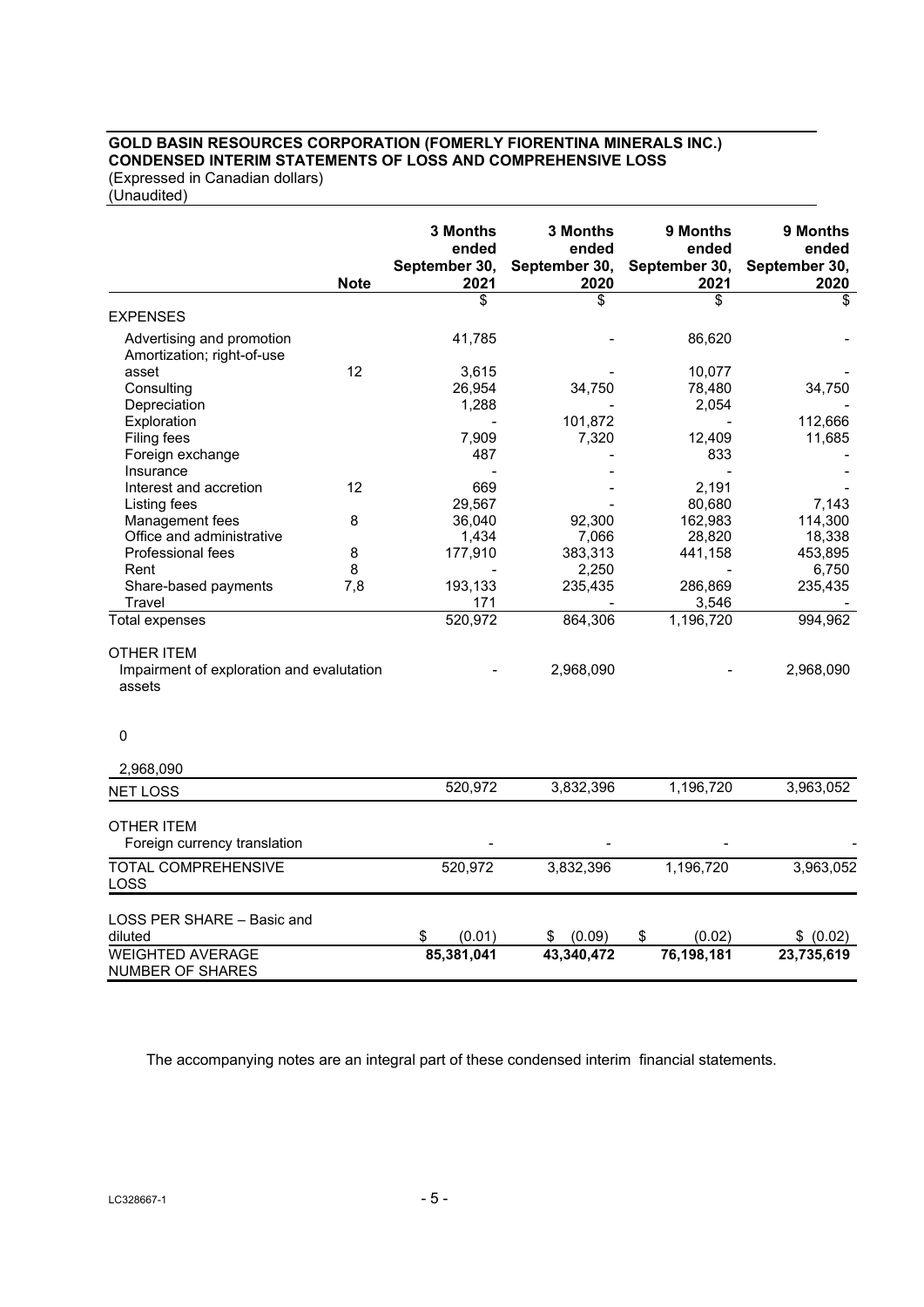## **GOLD BASIN RESOURCES CORPORATION (FOMERLY FIORENTINA MINERALS INC.) CONDENSED INTERIM STATEMENTS OF CHANGES IN EQUITY**  (Expressed in Canadian dollars)

(Unaudited)

|                                                     | <b>Common Shares</b>              |               |                                      |                                                              |                |               |  |
|-----------------------------------------------------|-----------------------------------|---------------|--------------------------------------|--------------------------------------------------------------|----------------|---------------|--|
|                                                     | <b>Number of</b><br><b>Shares</b> | <b>Amount</b> | <b>Contributed</b><br><b>Surplus</b> | <b>Accumulated</b><br>Other<br>Comprehensive<br>Income<br>\$ | <b>Deficit</b> | Total         |  |
|                                                     |                                   |               |                                      |                                                              |                |               |  |
| Balance, December 31, 2019                          | 13,298,001                        | 477,058       | 93,301                               |                                                              | (268, 641)     | 301,718       |  |
| Options exercised                                   | 200,000                           | 20,000        |                                      |                                                              |                | 20,000        |  |
| Shares issued for cash                              | 23,647,826                        | 4,729,565     |                                      |                                                              |                | 4,729,565     |  |
| Shares issued for exploration and evaluation assets | 33,000,001                        | 11,825,000    |                                      |                                                              |                | 11,825,000    |  |
| Warrants exercised                                  | 870,700                           | 39,570        |                                      |                                                              |                | 39,570        |  |
| Share issuance costs                                |                                   | (543, 147)    | 283,681                              |                                                              |                | (259, 466)    |  |
| Share-based payments                                |                                   |               | 1,816,435                            |                                                              |                | 1,816,435     |  |
| Foreign currency translation                        |                                   |               |                                      | 6,230                                                        |                | 6,230         |  |
| Net loss for the year                               |                                   |               |                                      |                                                              | (3, 146, 552)  | (3, 146, 552) |  |
| Balance, December 31, 2020                          | 70,916,528                        | 16,548,046    | 2,193,417                            | 6,230                                                        | (3, 415, 193)  | 15,332,500    |  |
| Shares issued for cash                              | 15,416,200                        |               | 5,395,670                            |                                                              |                | 5,395,670     |  |
| Share issuance costs                                |                                   |               | (281, 830)                           |                                                              |                | (281, 830)    |  |
| Warrants exercised                                  | 3,475,000                         |               | 173,750                              |                                                              |                | 173,750       |  |
| Options exercised                                   | 379,900                           |               | 37,990                               |                                                              |                | 37,990        |  |
| Foreign currency translation                        |                                   |               |                                      | (91, 443)                                                    |                | (91, 443)     |  |
| Share-based payments                                |                                   |               | 286,869                              |                                                              |                | 286,869       |  |
| Net loss for the period                             |                                   |               |                                      |                                                              | (1, 196, 720)  | (1, 196, 720) |  |
| Balance, September 30, 2021                         | 90,187,628                        | 16,548,046    | 7,805,866                            | (85, 213)                                                    | (4,611,913)    | 19,656,786    |  |

The accompanying notes are an integral part of these condensed interim financial statements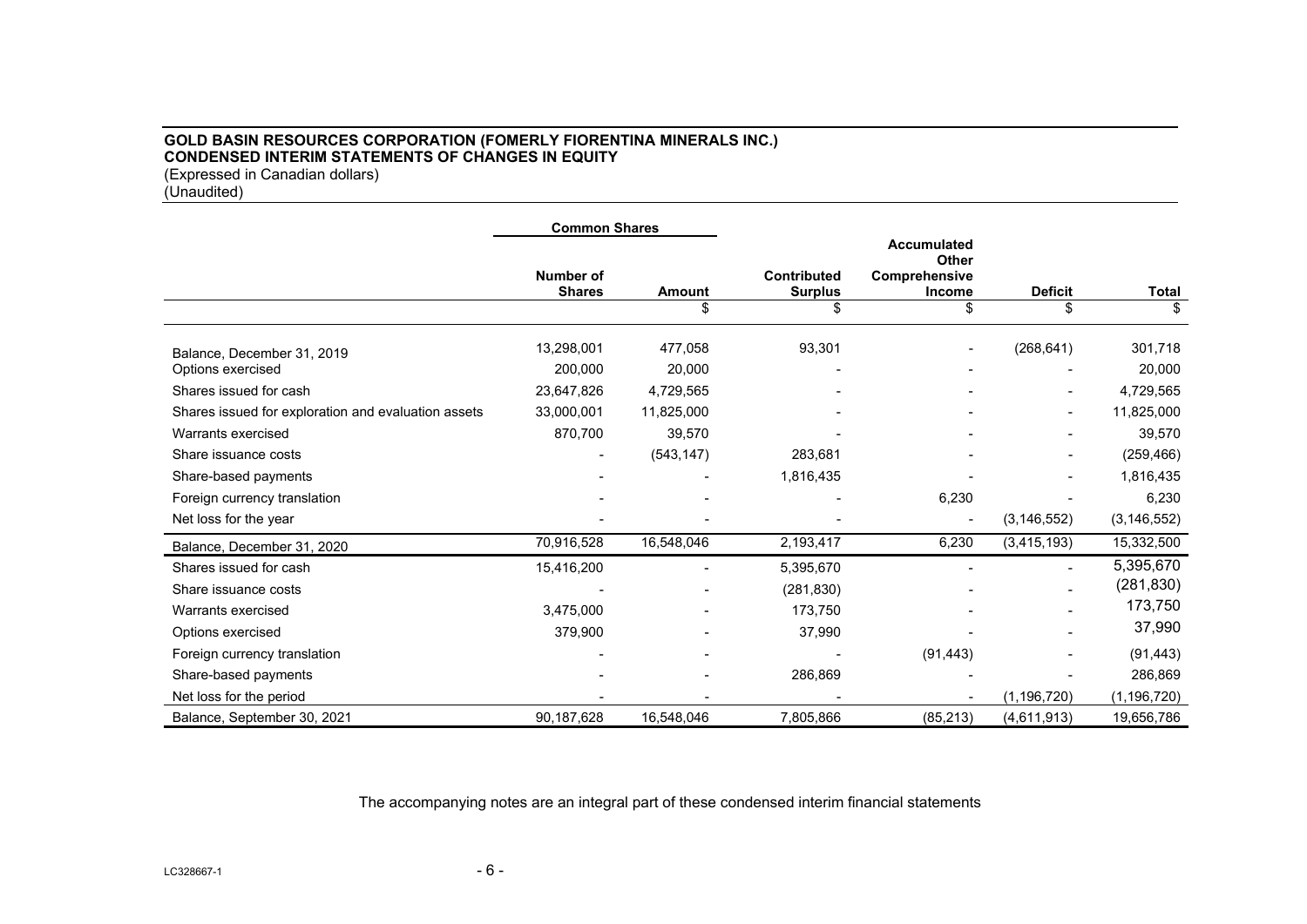# **GOLD BASIN RESOURCES CORPORATION (FOMERLY FIORENTINA MINERALS INC.) CONDENSED INTERIM STATEMENTS OF CASH FLOWS**

(Expressed in Canadian dollars) (Unaudited)

|                                                                                                |          | 3 Months<br>ended<br>September,<br>2021 | 3 Months<br>September, | ended<br>2020 |          | 9 Months<br>ended<br>September,<br>2021 |          | 9 Months<br>ended<br>September,<br>2020 |
|------------------------------------------------------------------------------------------------|----------|-----------------------------------------|------------------------|---------------|----------|-----------------------------------------|----------|-----------------------------------------|
|                                                                                                |          | \$                                      |                        | \$            |          | \$                                      |          | \$                                      |
| <b>CASH PROVIDED BY (USED IN):</b>                                                             |          |                                         |                        |               |          |                                         |          |                                         |
| <b>OPERATING ACTIVITIES</b>                                                                    |          |                                         |                        |               |          |                                         |          |                                         |
| Net loss for the year<br>Item not involving cash:<br>Right-of-use amortization                 |          | (520, 972)<br>3,448                     | (3,878,013)            |               |          | (1, 196, 720)<br>9,584                  |          | (3,963,107)                             |
| Equipment - Depreciation<br>Interest and accretion expense                                     |          | 671<br>(1, 971)                         |                        |               |          | 1,420<br>(4,039)                        |          |                                         |
| Changes in non-cash working<br>capital balances:                                               |          |                                         |                        |               |          |                                         |          |                                         |
| Amounts receivable<br>Prepaid expenses<br>Share based payments<br>Accounts payable and accrued |          | (12, 910)<br>(3, 102)<br>193,133        | 257,208<br>(66, 465)   |               |          | (47, 639)<br>104,924<br>286,869         |          | 264,915<br>(66, 465)                    |
| liabilities                                                                                    |          | (46, 671)                               | (1,211)                |               |          | (313, 951)                              |          |                                         |
| Cash used in operating activities                                                              |          | (388, 374)                              | 1,546,954              |               |          | (1, 159, 552)                           |          | 1,470,778                               |
| <b>INVESTING ACTIVITIES</b>                                                                    |          |                                         |                        |               |          |                                         |          |                                         |
| <b>Equipment Acquisition</b>                                                                   |          |                                         | (2,408)                |               |          |                                         |          | (2,408)                                 |
| Exploration and evaluation asset                                                               |          | (366, 772)                              | (3,000,000)            |               |          | (1,636,423)                             |          | (3,000,000)                             |
| Cash used in investing activities                                                              |          | (366, 772)                              | (3,002,408)            |               |          | (1,636,423)                             |          | (3,002,408)                             |
| <b>FINANCING ACTIVITIES</b>                                                                    |          |                                         |                        |               |          |                                         |          |                                         |
| Issuance of common shares, net<br>of issuance costs<br>Warrants exercised                      |          | 5,113,840                               | 4,528,169              |               |          | 5,113,840<br>173,750                    |          | 4,528,169                               |
| Options exercised                                                                              |          | 32,710                                  |                        |               |          | 37,990                                  |          |                                         |
| Cash provided by financing activities                                                          |          | 5,146,550                               | 4,528,169              |               |          | 5,325,580                               |          | 4,528,169                               |
| <b>CHANGE IN CASH</b><br>Effect of Foreign Exchange rate on                                    |          | 4,391,404                               | 3,072,715              |               |          | 2,529,605                               |          | 2,996,539                               |
| cash                                                                                           |          | (30, 420)                               |                        | ۰             |          | (91, 910)                               |          |                                         |
| CASH, BEGINNING OF PERIOD                                                                      |          | 285,207                                 | 86,774                 |               |          | 2,208,496                               |          | 162,950                                 |
| CASH, END OF PERIOD                                                                            |          | 4,646,191                               | 3,159,489              |               |          | 4,646,191                               |          | 3,159,489                               |
| SUPPLEMENTAL CASH<br><b>DISCLOSURES</b><br>Interest paid<br>Income taxes paid                  | \$<br>\$ |                                         | \$<br>\$               |               | \$<br>\$ |                                         | \$<br>\$ |                                         |
| <b>NON-CASH TRANSACTIONS</b><br>Shares issued for mineral property                             | \$       |                                         | \$                     |               | \$       |                                         | \$       |                                         |

The accompanying notes are an integral part of these condensed interim financial statements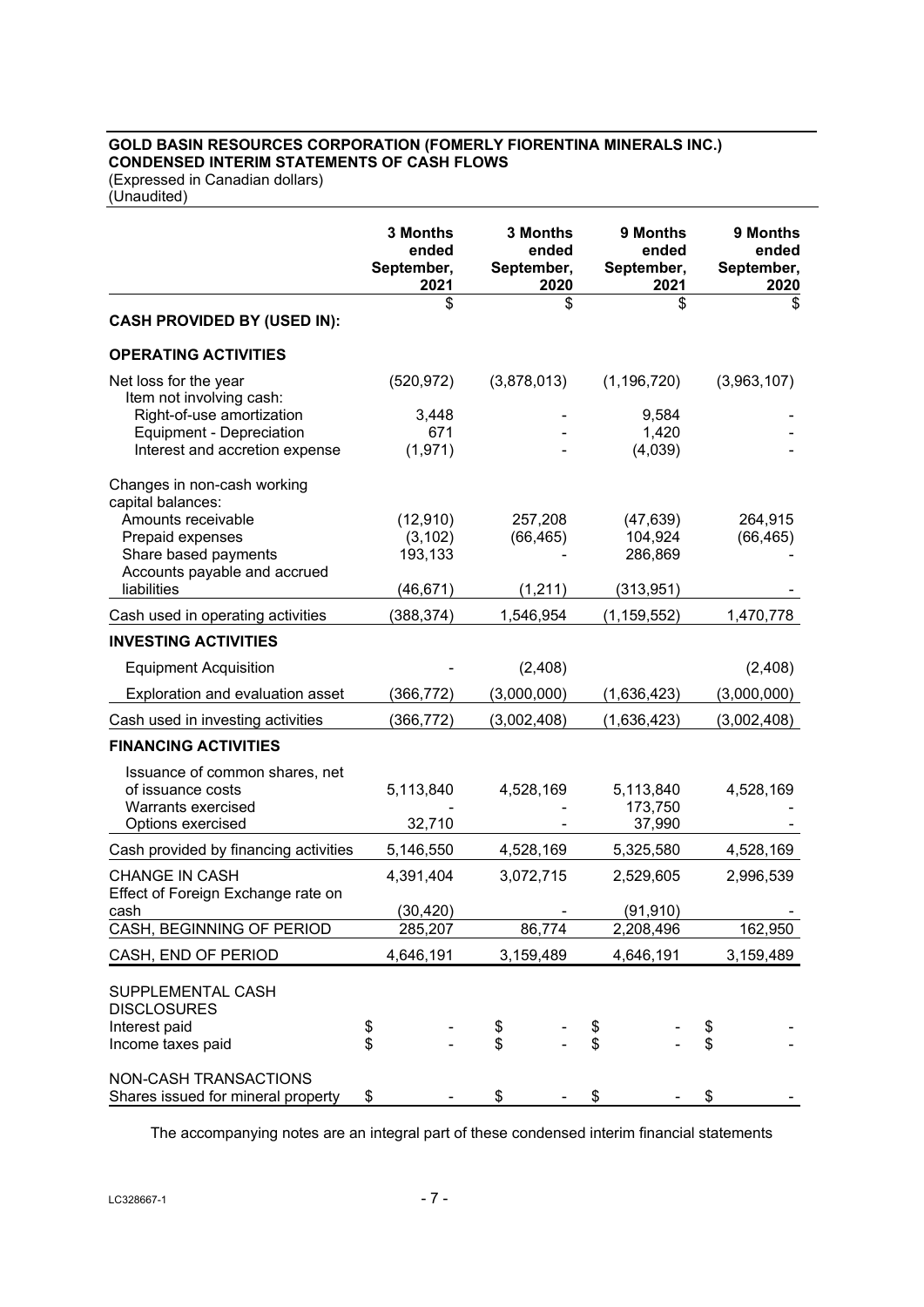### 1. NATURE OF BUSINESS AND CONTINUING OPERATIONS

 $\overline{\phantom{a}}$ 

Gold Basin Resources Corporation (formerly Fiorentina Minerals Inc.) (the "Company") was incorporated on November 24, 2017 under the laws of British Columbia. The address of the Company's corporate office and its principal place of business is Suite 1170 – 1040 West Georgia Street, Vancouver, British Columbia, Canada. The Company's common shares trade on the Canadian Stock Exchange under the symbol "GXX" and are listed on the OTCQB Venture Market under the symbol "GXXFF".

The Company's principal business activities include the acquisition and exploration of mineral property assets. As at September 30, 2020, the Company had not yet determined whether the Company's mineral property assets contain ore reserves that are economically recoverable. The recoverability of amount shown for exploration and evaluation assets is dependent upon the discovery of economically recoverable reserves, confirmation of the Company's interest in the underlying mineral claims, the ability of the Company to obtain the necessary financing to complete the development of and the future profitable production from the property or realizing proceeds from its disposition. The outcome of these matters cannot be predicted at this time and the uncertainties cast significant doubt upon the Company's ability to continue as a going concern.

The Company had a deficit of \$ 4,611,913 as at September 30, 2021, which has been funded by the issuance of equity. The Company's ability to continue its operations and to realize its assets at their carrying values is dependent upon obtaining additional financing and generating revenues sufficient to cover its operating costs.

These condensed interim financial statements do not give effect to any adjustments which would be necessary should the Company be unable to continue as a going concern and therefore be required to realize its assets and discharge its liabilities in other than the normal course of business and at amounts different from those reflected in these condensed interim financial statements.

In March 2020, the World Health Organization declared coronavirus COVID-19 a global pandemic. This contagious disease outbreak, which has continued to spread, and any related adverse public health developments, has adversely affected workforces, economies, and financial markets globally, potentially leading to an economic downturn. At this point, the impact on the Company has been minimal. The Company continues to monitor the situation and is taking all necessary precautions in order to follow rules and best practices as set out by the federal and provincial governments.

## 2. BASIS OF CONSOLIDATION

The condensed interim financial statements include the accounts of the Company and its wholly-owned subsidiaries. All significant intercompany balances, transactions and any unrealized gains and losses arising from intercompany transactions, have been eliminated. The Company's subsidiaries are presented in the table below.

| Entity                                                               | Country of<br><b>Incorporation</b> | <b>Effective</b><br><b>Economic Interest</b> |
|----------------------------------------------------------------------|------------------------------------|----------------------------------------------|
| Gold Basin Resources (Arizona), Inc.<br>("Gold Basin Arizona")       | USA                                | 100%                                         |
| Gold Basin Resources (Australia) Pty Ltd<br>("Gold Basin Australia") | Australia                          | 100%                                         |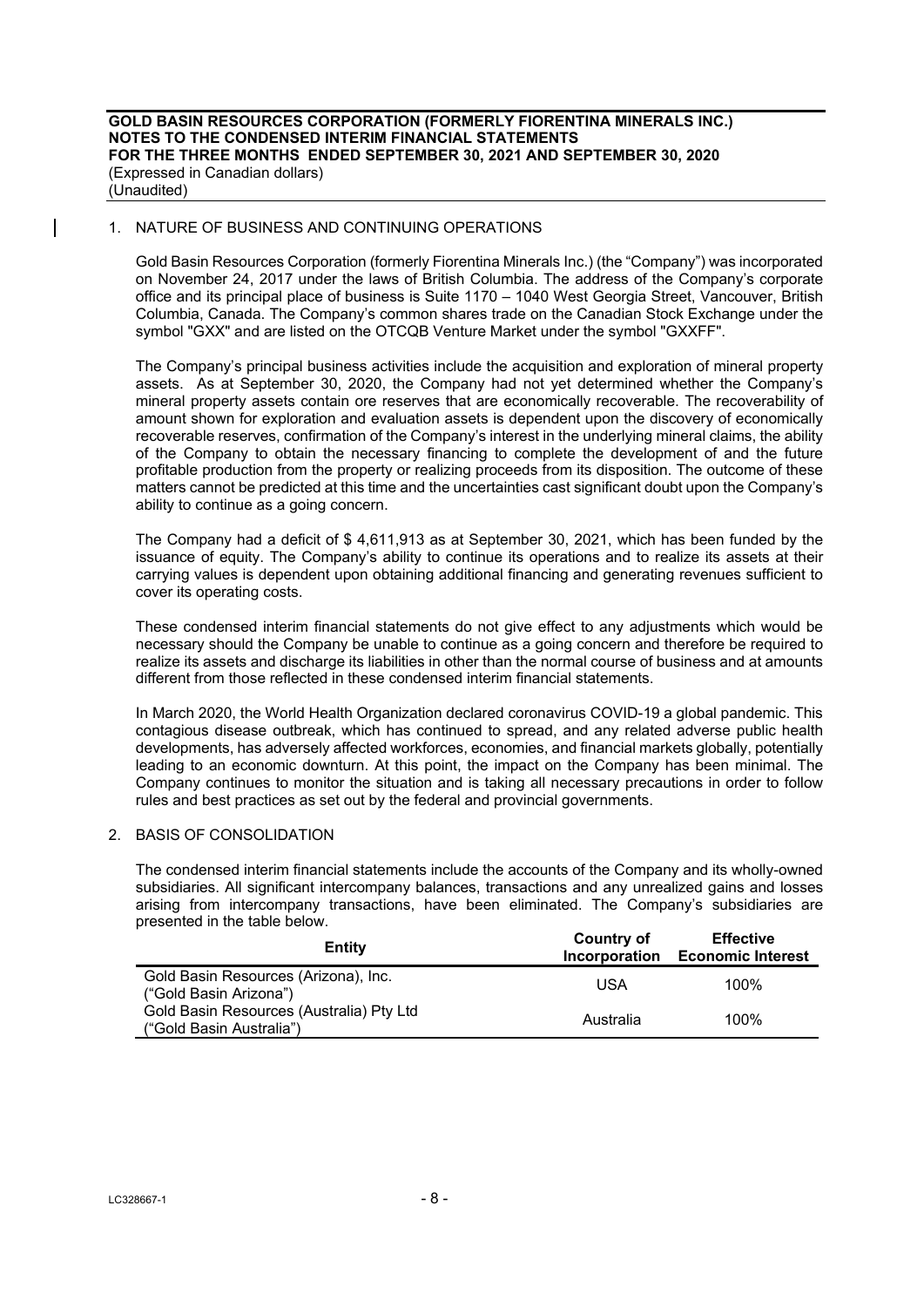## 2. BASIS OF CONSOLIDATION (Continued)

Statement of Compliance

These condensed interim financial statements, have been prepared in accordance with International Financial Reporting Standards ("IFRS"), as issued by the International Accounting Standards Board ("IASB") applicable to the preparation of interim financial statements, being IAS 34, Interim Financial Reporting. As a result, certain disclosures included in the annual financial statements prepared in accordance with IFRS have been condensed or omitted. Accordingly, these condensed interim financial statements should be read in conjunction with the Company's audited annual financial statements for the year ended December 31, 2020. In preparation of these condensed interim financial statements, the Company has consistently applied the same accounting policies as disclosed in Note 2 to the audited annual financial statements for the year ended December 31, 2020, except for the adoption of new standards and interpretations as of January 1, 2019.

These condensed interim financial statements were approved by the Board of Directors on November 29, 2021.

### .3. SIGNIFICANT ACCOUNTING POLICIES

a) Statement of compliance

These condensed interim financial statements have been prepared in accordance with IFRS issued by the IASB.

These condensed interim financial statements were authorized for issue in accordance with a resolution from the Board of Directors on November 29, 2021.

a) Basis of presentation

The condensed interim financial statements have been prepared on the historical cost basis, with the exception of financial instruments which are measured at fair value, as explained in the accounting policies set out below. In addition, these condensed interim financial statements have been prepared using the accrual basis of accounting, except for cash flow information.

These condensed interim financial statements are presented in Canadian dollars, which is the Company's functional currency. The functional currency of Gold Basin Arizona is the U.S. dollar and the function currency of Gold Basin Australia is the Australian dollar. The assets and liabilities of Gold Basin Arizona and Gold Basin Australia are translated into Canadian dollars at the rate of exchange prevailing at the reporting date and their income and expense items are translated at the spot exchange rate for the period. Exchange differences arising on the translation are recognized in other comprehensive income.

The accounting policies set out below have been applied consistently to all periods presented in these condensed interim financial statements.

#### b) Cash and cash equivalents

Cash in the condensed interim statements of financial position is comprised of cash in banks and on hand, and short term deposits with an original maturity of three months or less, which are readily convertible into a known amount of cash.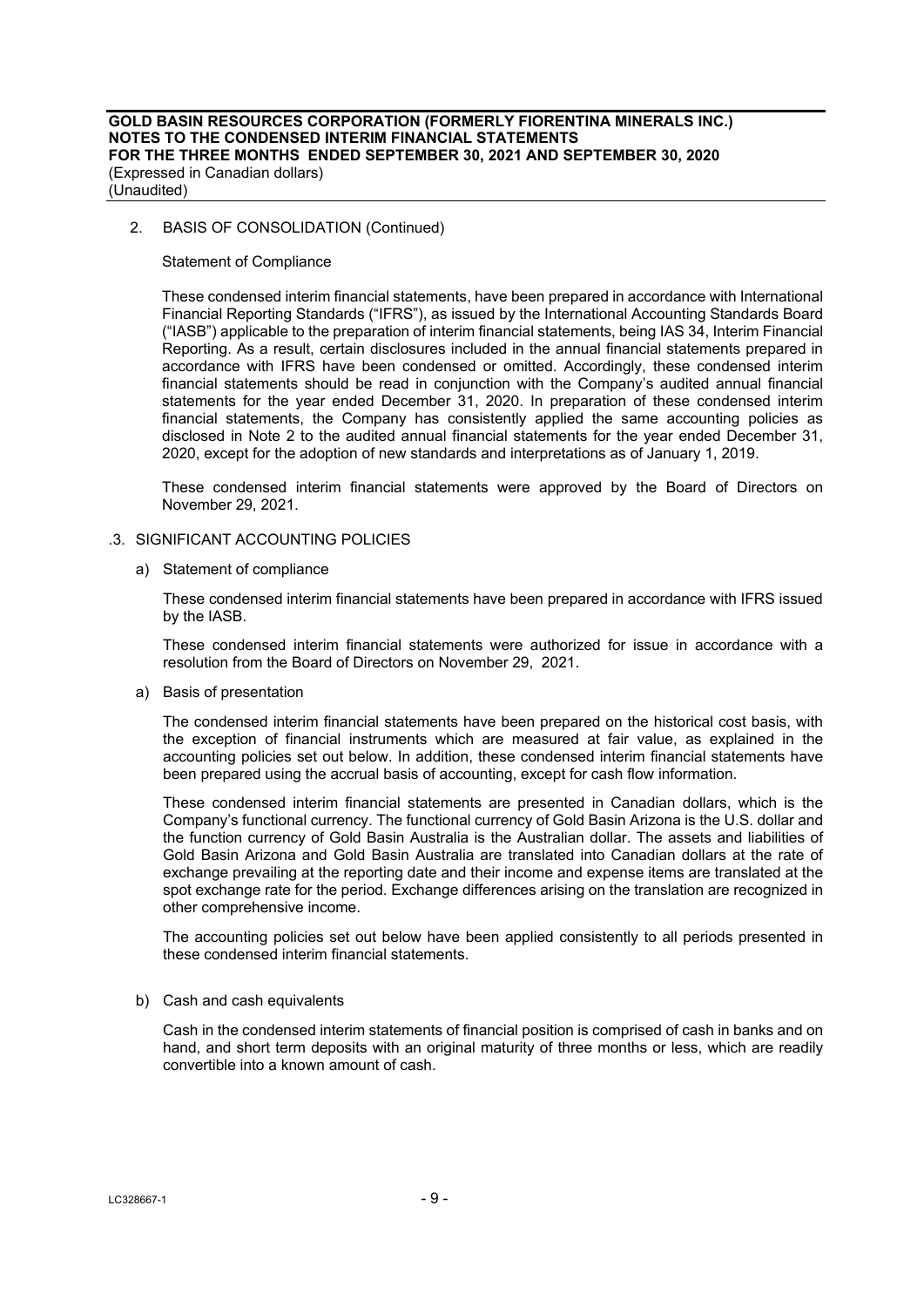### 3. SIGNIFICANT ACCOUNTING POLICIES (continued)

#### c) Exploration and evaluation assets

All costs related to the acquisition, exploration and development of mineral properties are capitalized. Upon commencement of commercial production, the related accumulated costs are amortized against projected income using the units-of-production method over estimated recoverable reserves.

Management annually assesses carrying values of non-producing properties and properties for which events and circumstances may indicate possible impairment. Impairment of a property is generally considered to have occurred if the property has been abandoned, there are unfavourable changes in the property economics, there are restrictions on development, or when there has been an undue delay in development, which exceeds three years. In the event that estimated discounted cash flows expected from its use or eventual disposition is determined by management to be insufficient to recover the carrying value of the property, the carrying value is written-down to the estimated recoverable amount.

The recoverability of mineral properties and exploration and development costs is dependent on the existence of economically recoverable reserves, the ability to obtain the necessary financing to complete the development of the reserves, and the profitability of future operations. The Company has not yet determined whether or not any of its future mineral properties contain economically recoverable reserves. Amounts capitalized to mineral properties as exploration and development costs do not necessarily reflect present or future values.

When options are granted on mineral properties or properties are sold, proceeds are credited to the cost of the property. If no future capital expenditure is required and proceeds exceed costs, the excess proceeds are reported as a gain.

#### d) Share-based payments

Share-based payments to employees and others providing similar services are measured at the estimated fair value of the instruments issued on the grant date and amortized over the vesting periods. Share-based payments to non-employees are measured at the fair value of the goods or services received or the fair value of the equity instruments issued if it is determined the fair value of the goods or services cannot be reliably measured, and are recorded at the date the goods or services are received. The amount recognized as an expense is adjusted to reflect the number of awards expected to vest. The offset to the recorded cost is to equity settled share-based payments reserve.

Consideration received on the exercise of stock options is recorded as share capital and the related equity settled share-based payments reserve is transferred to share capital. Charges for options that are forfeited before vesting are reversed from equity settled share-based payment reserve.

Share-based compensation expense relating to deferred share units is accrued over the vesting period of the units based on the quoted market price. As these awards can be settled in cash, the expense and liability are adjusted each reporting period for changes in the underlying share price.

#### e) Flow-through shares

The resource expenditure deductions for income tax purposes related to exploration and development activities funded by flow-through share arrangements are renounced to investors in accordance with Canadian tax legislation. On issuance, the premium recorded on the flow-through share, being the difference in price over a common share with no tax attributes, is recognized as a liability. As expenditures are incurred, the liability associated with the renounced tax deductions is recognized through profit and loss with a pro-rata portion of the deferred premium.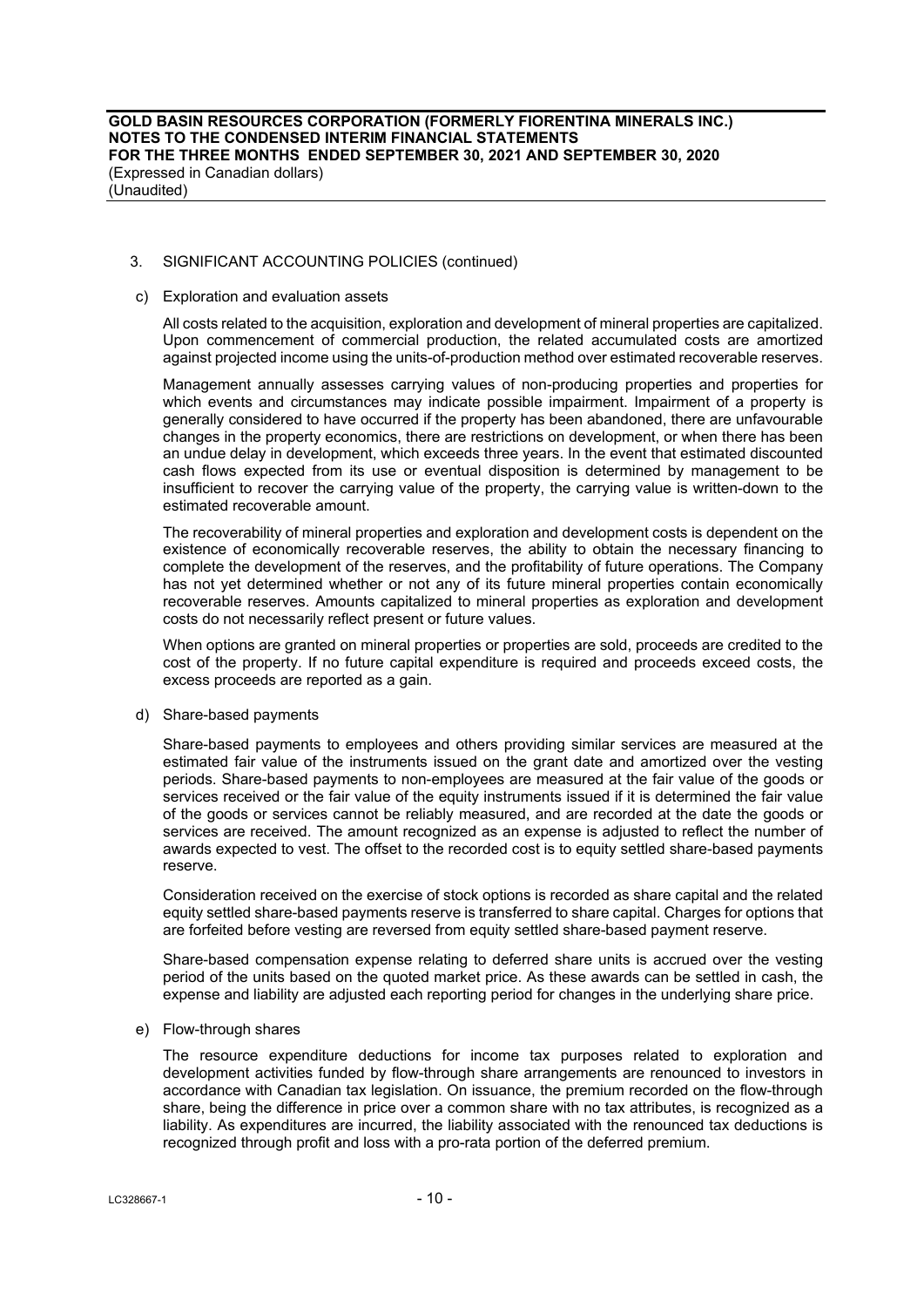## 3. SIGNIFICANT ACCOUNTING POLICIES (continued)

e) Flow-through shares (continued)

To the extent that the Company has deferred tax assets in the form of tax loss carry-forwards and other unused tax credits as at the reporting date, the Company may use them to reduce its deferred tax liability relating to tax benefits transferred through flow-through shares.

f) Foreign currency

Transactions and balances in currencies other than the Canadian dollar, the currency of the primary economic environment in which the Company operates (the "functional currency"), are translated into the functional currency using the exchange rates prevailing at the dates of the transactions. Foreign exchange gains and losses resulting from the settlement of such transactions and from the translation of monetary assets and liabilities denominated in foreign currencies at exchange prevailing on the statement of financial position date are recognized in the statement of comprehensive loss.

g) Decommissioning, restoration and similar liabilities

An obligation to incur restoration, rehabilitation and environmental costs arises when environmental disturbance is caused by the exploration or development of a mineral property interest. Such costs arising from the decommissioning of plant and other site preparation work, discounted to their net present value, are provided for and capitalized at the start of each project to the carrying amount of the asset, along with a corresponding liability as soon as the obligation to incur such costs arises. The timing of the actual rehabilitation expenditure is dependent on a number of factors such as the life and nature of the asset, the operating license conditions and, when applicable, the environment in which the mine operates.

Discount rates using a pre-tax rate that reflects the time value of money are used to calculate the net present value. These costs are charged against profit or loss over the economic life of the related asset, through amortization using either the units-of-production or the straight-line method. The corresponding liability is progressively increased as the effect of discounting unwinds creating an expense recognized in profit or loss.

Decommissioning costs are also adjusted for changes in estimates. Those adjustments are accounted for as a change in the corresponding capitalized cost, except where a reduction in costs is greater than the unamortized capitalized cost of the related assets, in which case the capitalized cost is reduced to nil and the remaining adjustment is recognized in profit or loss.

The operations of the Company have been, and may in the future be, affected from time to time in varying degree by changes in environmental regulations, including those for site restoration costs. Both the likelihood of new regulations and their overall effect upon the Company are not predictable.

The Company has no material restoration, rehabilitation and environmental obligations as the disturbance to date is immaterial.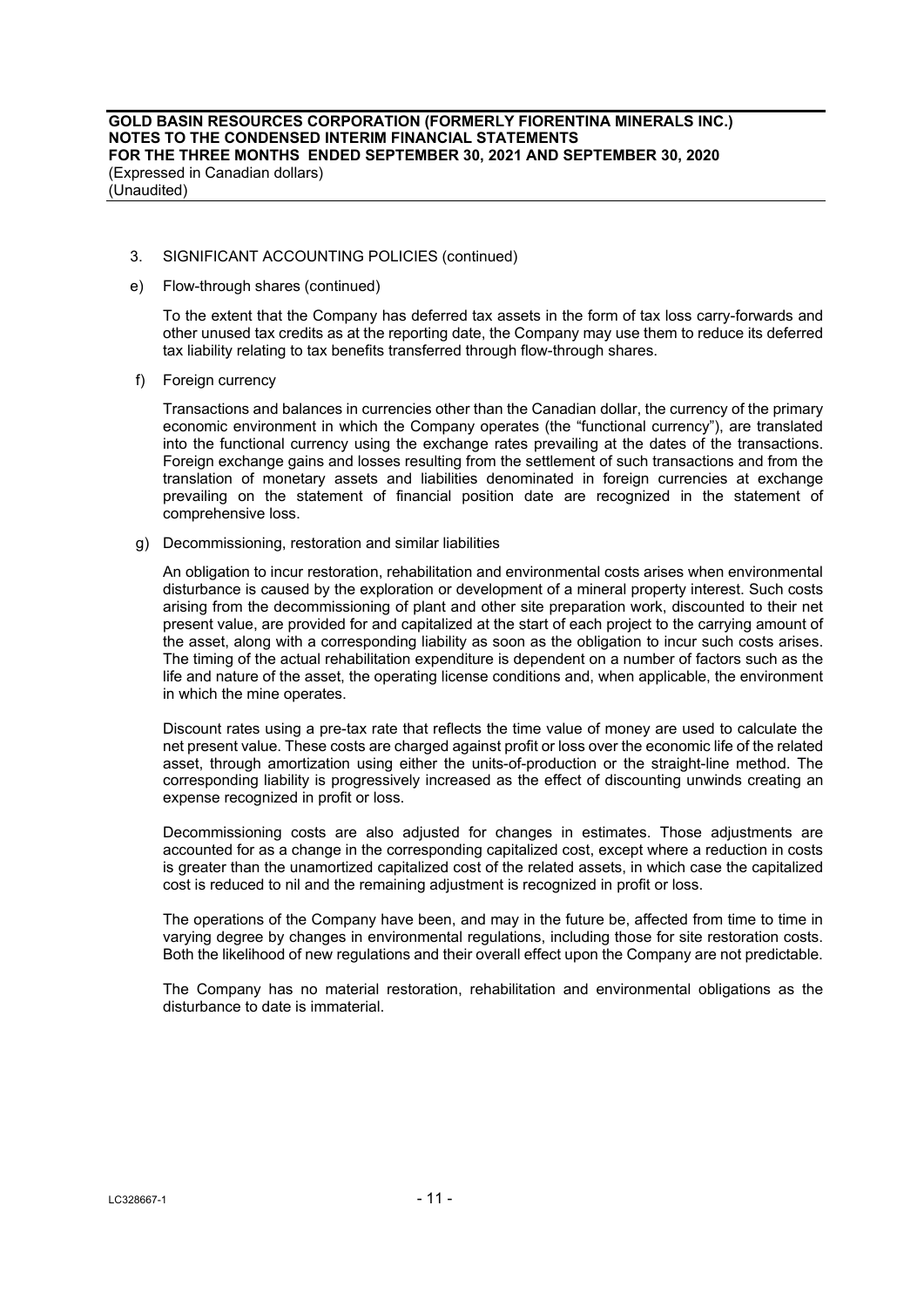#### 3. SIGNIFICANT ACCOUNTING POLICIES (continued)

#### h) Loss per share

 The Company presents basic and diluted loss per share data for its common shares, calculated by dividing the loss attributable to common shareholders of the Company by the weighted average number of common shares outstanding during the period. Diluted loss per share does not adjust the loss attributable to common shareholders or the weighted average number of common shares outstanding when the effect is anti-dilutive.

i) Income taxes

 Current tax is the expected tax payable or receivable on the taxable income or loss for the year, using tax rates enacted or substantively enacted at the balance sheet date, and includes any adjustments to tax payable or receivable in respect of previous years.

 Deferred income taxes are recorded using the liability method whereby deferred tax is recognized in respect of temporary differences between the carrying amounts of assets and liabilities for financial reporting purposes and the amounts used for taxation purposes.

 Deferred tax is measured at the tax rates that are expected to be applied to temporary differences when they reverse, based on the laws that have been enacted or substantively enacted by the statement of financial position date. Deferred tax is not recognized for temporary differences which arise on the initial recognition of assets or liabilities in a transaction that is not a business combination and that affects neither accounting, nor taxable profit or loss.

 A deferred tax asset is recognized for unused tax losses, tax credits and deductible temporary differences, to the extent that it is probable that future taxable profits will be available against which they can be utilized. Deferred tax assets are reviewed at each reporting date and are reduced to the extent that it is no longer probable that the related tax benefit will be realized.

k) Financial instruments

On initial recognition financial assets are classified as measured at:

- i. Amortized cost;
- ii. Fair value through other comprehensive income ("FVOCI"); and
- iii. Fair value through profit and loss ("FVTPL").

Financial assets are not reclassified subsequent to their initial recognition unless the Company changes its business model for managing financial assets in which case all affected financial assets are reclassified on the first day of the first reporting period following the change in the business model.

At initial recognition, the Company measures a financial asset at its fair value plus, in the case of a financial asset not at FVTPL, transaction costs that are directly attributable to the acquisition of the financial asset. Transaction costs of financial assets carried at FVTPL are expensed in profit or loss. Financial assets are considered in their entirety when determining whether their cash flows are solely payment of principal and interest.

Subsequent measurement of financial assets depends on their classification: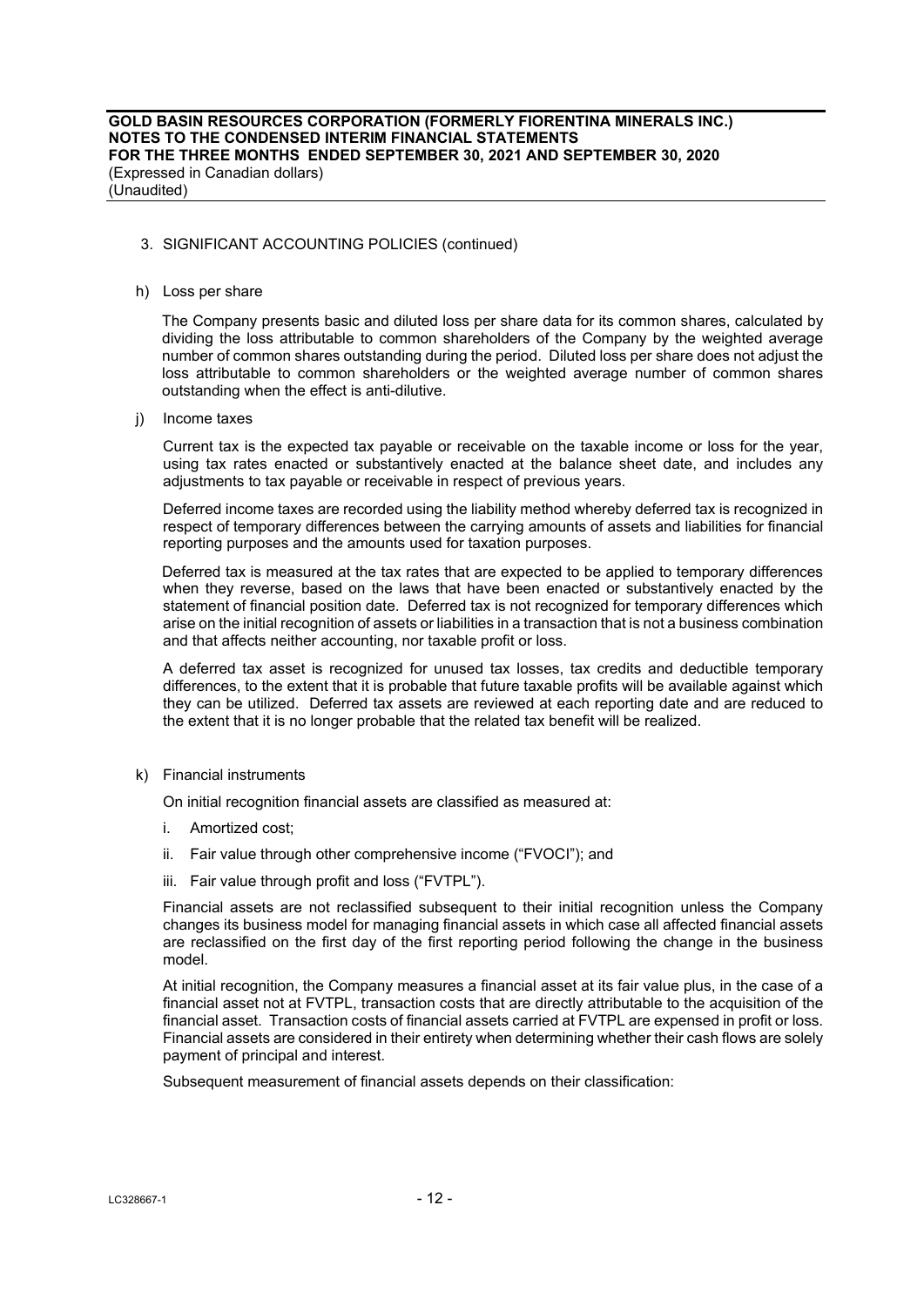## 3. SIGNIFICANT ACCOUNTING POLICIES (continued)

#### i. Amortized cost

Assets that are held for collection of contractual cash flows where those cash flows represent solely payments of principal and interest are measured at amortized cost. A gain or loss on a debt investment that is subsequently measured at amortized cost is recognized in profit or loss when the asset is derecognized or impaired. Interest income from these financial assets is included as finance income using the effective interest rate method.

The Company does not have any assets classified at amortized cost.

#### ii. FVOCI

Assets that are held for collection of contractual cash flows and for selling the financial assets, where the assets' cash flows represent solely payments of principal and interest, are measured at FVOCI. Movements in the carrying amount are taken through OCI, except for the recognition of impairment gains and losses, interest revenue, and foreign exchange gains and losses which are recognized in profit or loss. When the financial asset is derecognized, the cumulative gain or loss previously recognized in OCI is reclassified from equity to profit or loss and recognized in other gains (losses). Interest income from these financial assets is included as finance income using the effective interest rate method.

The Company does not have any assets classified at FVOCI.

iii. FVTPL

Assets that do not meet the criteria for amortized cost or FVOCI are measured at FVTPL. A gain or loss on an investment that is subsequently measured at FVTPL is recognized in profit or loss and presented net as revenue in the Statement of Loss and Comprehensive Loss in the period in which it arises.

The Company's cash is classified at FVTPL.

k) Financial instruments (continued)

Financial Liabilities and Equity

Debt and equity instruments are classified as either financial liabilities or as equity in accordance with the substance of the contractual arrangement. An equity instrument is any contract that evidences a residual interest in the assets of an entity after deducting all of its liabilities. Equity instruments issued by the group entities are recorded at the proceeds received, net of direct issue costs.

Financial liabilities are classified as measured at (i) FVTPL; or (ii) amortized cost.

A financial liability is classified as at FVTPL if it is classified as held-for-trading or is designated as such on initial recognition. Directly attributable transaction costs are recognized in profit or loss as incurred. The amount of change in the fair value that is attributable to changes in the credit risk of the liability is presented in OCI and the remaining amount of the change in the fair value is presented in profit or loss.

The Company does not classify any financial liabilities at FVTPL.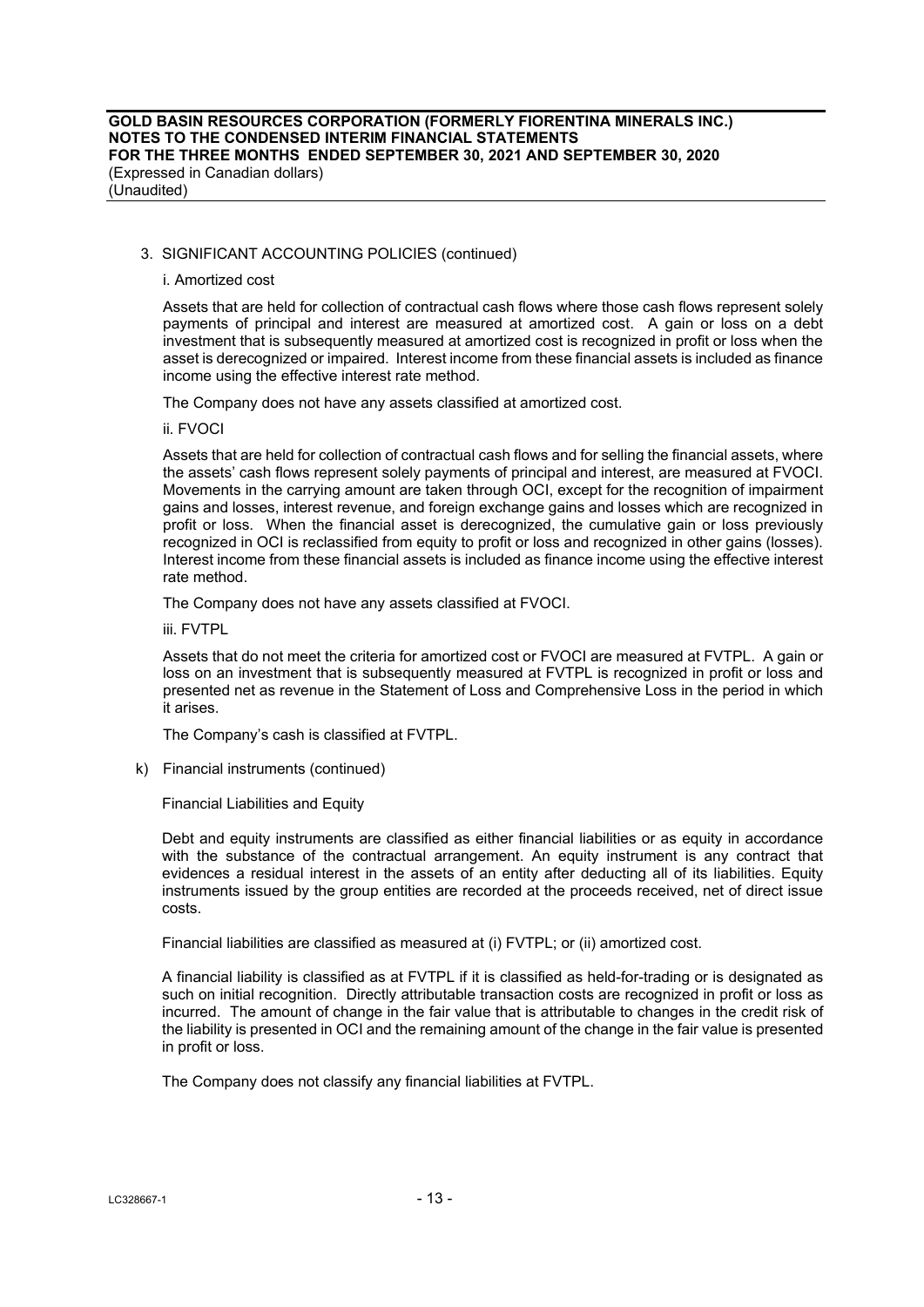## 3. SIGNIFICANT ACCOUNTING POLICIES (continued)

Other non-derivative financial liabilities are initially measured at fair value less any directly attributable transaction costs. Subsequent to initial recognition, these liabilities are measured at amortized cost using the effective interest method.

The Company classifies its accounts payable and lease liability at amortized cost.

A financial liability is derecognized when the contractual obligation under the liability is discharged, cancelled or expires or its terms are modified and the cash flows of the modified liability are substantially different, in which case a new financial liability based on the modified terms is recognized at fair value.

l) Share issuance costs

Professional, consulting, regulatory and other costs directly attributable to financing transactions are recorded as deferred financing costs until the financing transactions are completed, if the completion of the transaction is considered likely; otherwise they are expensed as incurred. Share issue costs are charged to share capital when the related shares are issued. Deferred financing costs related to financing transactions that are not completed are expensed.

m) Leases

Leases in which the Company assumes substantially all risks and rewards of ownership are classified as finance leases. Assets held under finance leases are recognized at the lower of the fair value and present value of the minimum lease payments at inception of the lease, less accumulated depreciation and impairment losses. The corresponding liability is recognized as a finance lease obligation. Lease payments are apportioned between finance charges and reduction of the lease obligation to achieve a constant rate of interest on the remaining liability. Finance charges are recorded as a finance expense within profit and loss, unless they are attributable to qualifying assets, in which case they are capitalized. Operating lease payments are recognized on a straight-line basis over the lease term, except where another systematic basis is more representative of the time pattern in which economic benefits from the leased asset are consumed, in which case that systematic basis is used. Operating lease payments are recorded within profit and loss unless they are attributable to qualifying assets, in which case they are capitalized.

n) Equipment

Equipment is measured at cost less accumulated depreciation, less any accumulated impairment losses. The Company uses the following amortization rates for this equipment:

| Computer equipment | 3 vears | Straight line |
|--------------------|---------|---------------|
| Office equipment   | 5 years | Straight line |

Gains and losses on disposal of an item of equipment are determined by comparing the proceeds from disposal with the carrying amount and are recognized net within other income in profit or loss.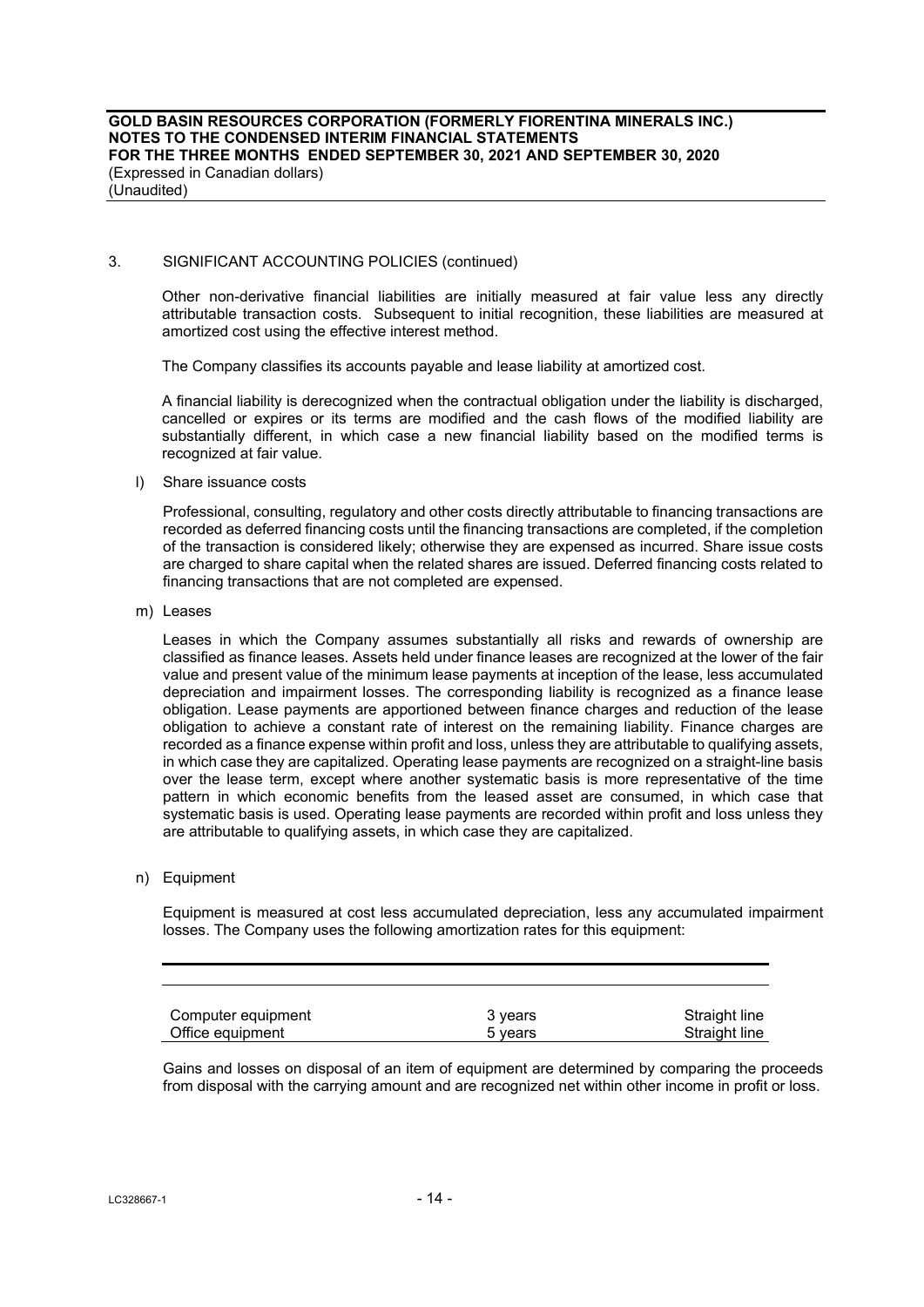## 4. SIGNIFICANT ACCOUNTING ESTIMATES AND JUDGMENTS

The preparation of these condensed interim financial statements requires management to make certain estimates, judgments and assumptions that affect the reported amounts of assets and liabilities at the date of the condensed interim financial statements and reported amounts of expenses during the reporting period. Actual outcomes could differ from these estimates. These condensed interim financial statements include estimates which, by their nature, are uncertain. The impacts of such estimates are pervasive throughout the condensed interim financial statements, and may require accounting adjustments based on future occurrences. Revisions to accounting estimates are recognized in the period in which the estimate is revised and future periods if the revision affects both current and future periods. These estimates are based on historical experience, current and future economic conditions and other factors, including expectations of future events that are believed to be reasonable under the circumstances.

Significant assumptions about the future and other sources of estimation uncertainty that management has made at the financial position reporting date, that could result in a material adjustment to the carrying amounts of assets and liabilities, in the event that actual results differ from assumptions made, relate to, but are not limited to, the following:

### *Significant accounting estimates*

- i. the measurement of deferred income tax assets and liabilities; and
- ii. the inputs used in accounting for share-based payments.

#### *Significant accounting judgments*

- i. the determination of categories of financial assets and financial liabilities;
- ii. the evaluation of the Company's ability to continue as a going concern; and
- iii. the assessment of indications of impairment of the mineral property and related determination of the net realizable value and write-down of the mineral property where applicable.

#### 5. ACCOUNTING STANDARDS, AMENDEMENTS AND INTERPRETATIONS NOT YET EFFECTIVE

The Company has performed an assessment of new standards issued by the IASB that are not yet effective and has determined that any standards that have been issued would have no or very minimal impact on the Company's condensed interim financial statements.

## 6. EXPLORATION AND EVALUATION ASSET

|                             | Acquisition<br>Costs | Exploration<br>Costs | Total      |
|-----------------------------|----------------------|----------------------|------------|
|                             |                      |                      |            |
|                             | S                    | \$                   | \$         |
| Balance, December 31, 2019  | 20,000               | 86,488               | 106,488    |
| Additions                   | 12,798,090           | 629,697              | 13,427,787 |
| Impairment                  | (25,000)             | (149,488)            | (174,488)  |
| Balance, December 31, 2020  | 12,793,090           | 566,697              | 13,359,787 |
| Additions (Land)            | 95.939               | 1.540.484            | 1,636,423  |
| Impairment                  |                      |                      |            |
| Balance, September 30, 2021 | 12,889,029           | 2,107,181            | 14,996,210 |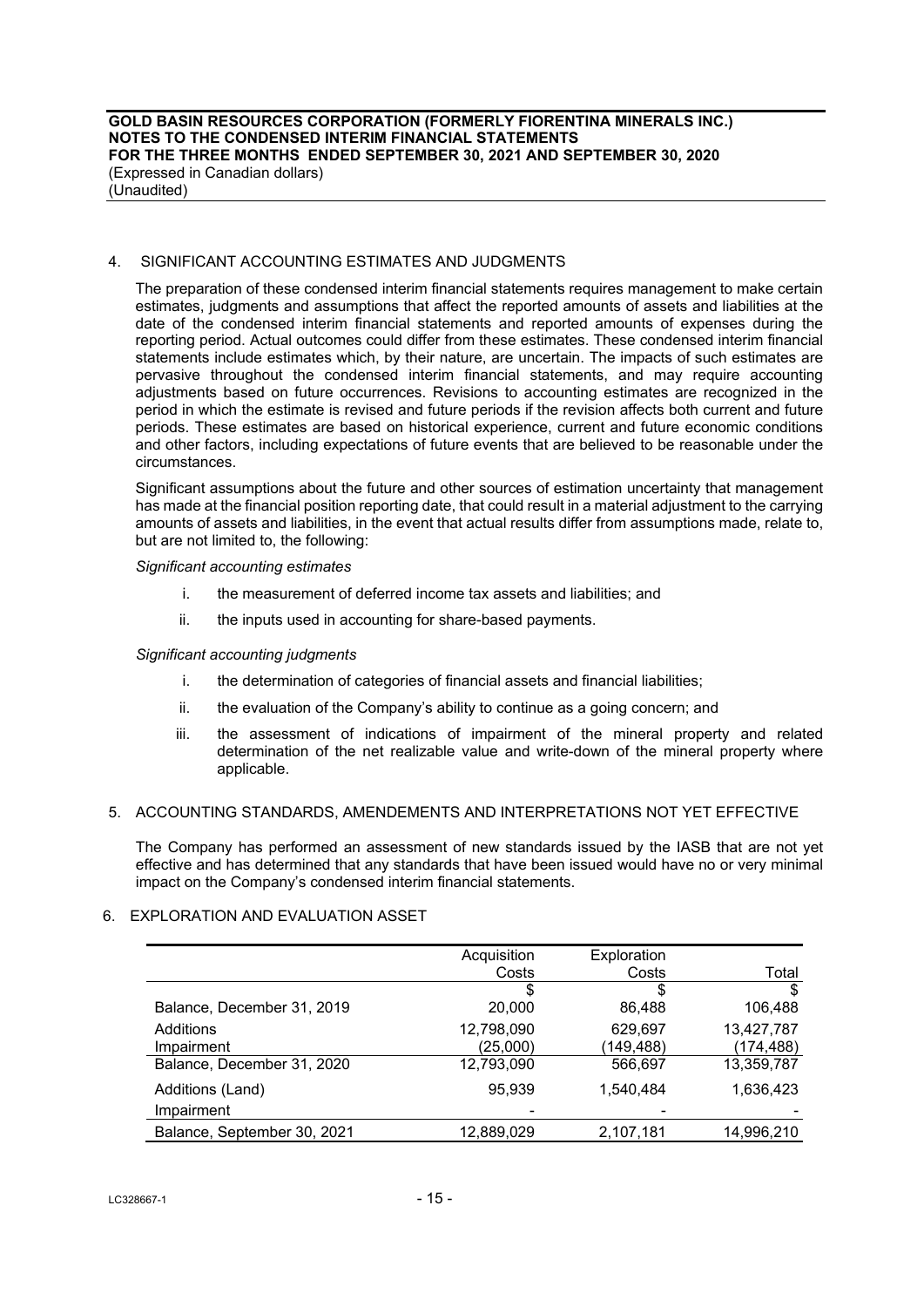## **6.** EXPLORATION AND EVALUATION ASSET (Continued)

## **Gold Basin Property**

The Company entered into two assignment and assumption agreements dated June 16, 2020 with Centric Minerals Corporation ("Centric"), an arm's length private British Columbia corporation, whereby Centric assigned to the Company all of its rights under two letter agreements with third party vendors that were at arm's length to the Company. The Company was assigned the right to acquire an approximate aggregate 75% interest in and to the Gold Basin Project (the "Assignment"), located approximately 70 miles southeast of Las Vegas, Nevada, and 50 miles northwest of Kingman, Arizona, in the Gold Basin mining district of Mohave County, Arizona, U.S.A, and the area is comprised of 5 split estate mineral rights (2,389 acres) and 290 unpatented federal mining claims (5,280 acres), which together total approximately 7,669 acres (roughly 12 mi2) of land surface in consideration for 8,000,000 common shares in its capital, and subsequently the Company negotiated the acquisition of a 100% interest in the Project.

Following the Assignment, the Company entered into a relinquishment of rights and release deed, and a relinquishment of rights agreement and termination, whereby certain third parties with existing rights to the Project (the "Vendors") agreed to relinquish all of their right, title and interest in the Project (the "Relinquishment") in favour of the underlying owner of the Project, Aurum Exploration Inc. ("Aurum"), effective September 3, 2020. As consideration for the Relinquishment, the Company made a cash payment of AU\$1,000,000 and issued an aggregate of 10,000,001 common shares in its capital, valued at \$2,000,000, to the Vendors.

The Company acquired its 100% interest in the Project through its wholly-owned subsidiary Gold Basin Arizona pursuant to a purchase and sale agreement made as of September 3, 2020 (the "Purchase Agreement") among the Company, Gold Basin Arizona, and Aurum (the "Property Acquisition"). All of Aurum's right, title and interest in the 290 unpatented federal mining claims which comprise the bulk of the Project area was transferred to Gold Basin Arizona by Quitclaim Deed on September 14, 2020. Pursuant to the Purchase Agreement, the Company issued an aggregate of 15,000,000 common shares in its capital to Aurum's nominees with the value of \$3,000,000. The closing of the Property Acquisition took place on September 18, 2020.

The 290 unpatented federal mining claims are also subject to a 1% Gross Returns Royalty (the "Centric Royalty") held by Centric Minerals Management Pty Ltd ("Centric (AUS)") pursuant to a gross returns royalty agreement dated as of January 1, 2020 between Aurum and Centric (AUS) (the "Centric Royalty Agreement"). The Centric Royalty Agreement was assigned to Gold Basin Arizona by Aurum pursuant to an assignment and assumption agreement made effective as of September 14, 2020 among Aurum, Gold Basin Arizona and Centric (AUS), whereby Aurum assigned all of its right, title, benefit and interest in the Centric Royalty Agreement to Gold Basin Arizona and Gold Basin Arizona assumed all of Aurum's obligations thereunder, including the payment of the Centric Royalty thereunder.

The split estate mineral rights are subject to a perpetual production royalty held by Newmont Corporation of 3.5% gross returns from the sale or other disposition of all metals and minerals produced from those portions of the Project area previously owned by Sante Fe Pacific Railroad Company pursuant to the terms of an option agreement entered into by Sante Fe Pacific Railroad Company and Aurumbank Incorporated as of February 9, 2004.

As at September 30, 2021, the Company has earned a 100% right and title in the Project through its wholly-owned subsidiary Gold Basin Arizona, subject to the abovementioned royalties. In July 2021, the Company completed the purchase of surface rights associated with the Gold Basin Project, totaling approximately 160 acres in the Gold Basin Mining District, Mohave County, Arizona.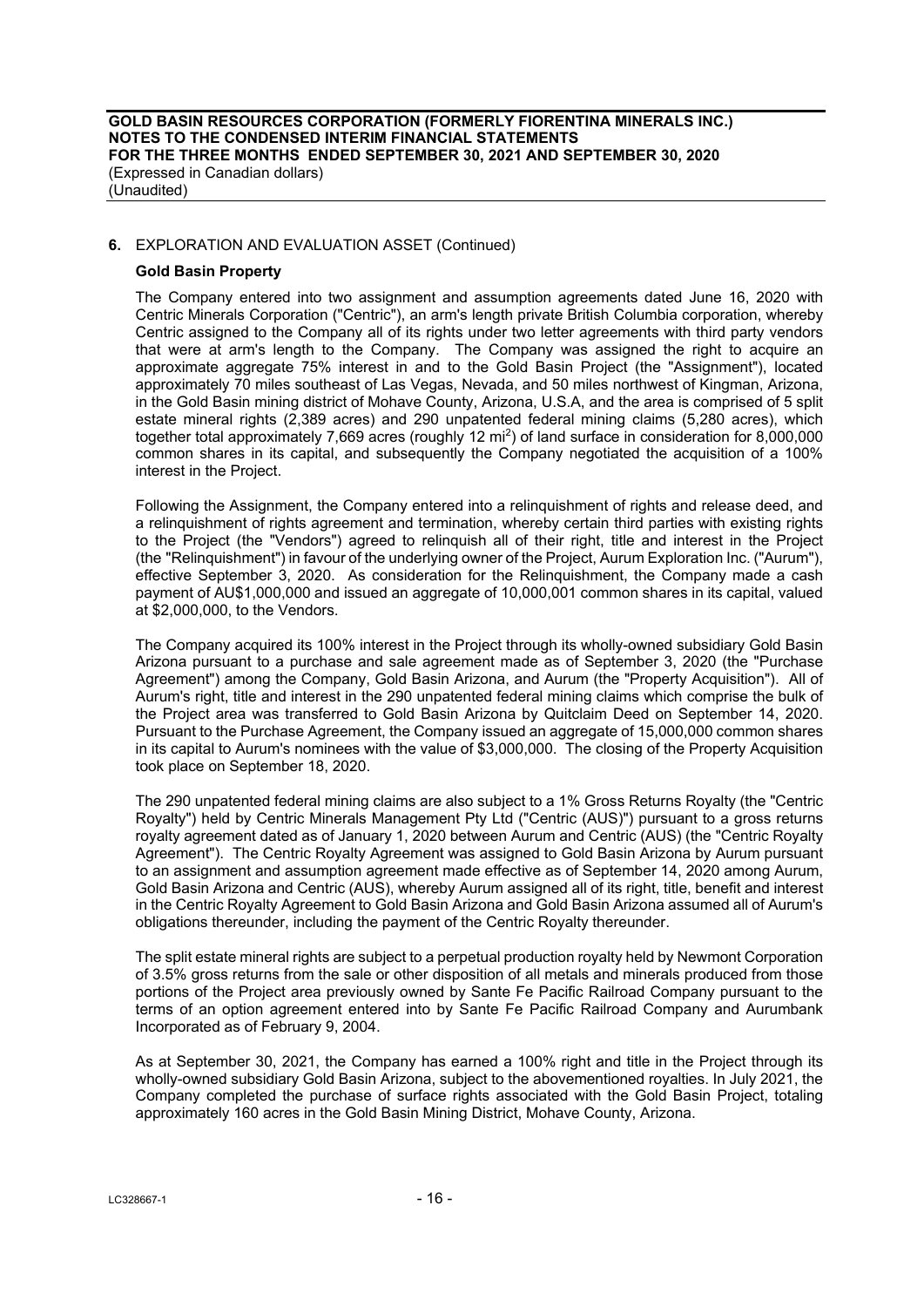- 7. SHARE CAPITAL
	- a) Authorized:

The Company is authorized to issue an unlimited number of common shares without par value.

b) Escrow Shares:

The Company entered into an escrow agreement, whereby common shares will be held in escrow and are scheduled for release at 10% on the listing date and 15% on every six months from date of listing. At September 30, 2021, there were 1,575,000 (September 30, 2020 – 2,625,001) common shares held in escrow.

c) Issued and Outstanding as at September 30, 2021: 90,187,628 (2020 – 70,901,528) common shares.

During the three months ended September 30, 2021, the Company had the following share capital transactions:

- (i) On July 28, 2021, the Company issued 7,050 common shares pursuant to the exercise of options at an exercise price of \$0.10 per share for gross proceeds of \$705.
- (ii) On August 19, 2021, the Company completed a non-brokered private placement of 15,416,200 units in the capital of the Company at a price of \$0.35 per unit for aggregate gross proceeds of \$5,395,670. Each Unit consisted of one common share in the capital of the Company and onehalf of one common share purchase warrant with each Warrant at an exercise price of \$0.45 per Share expiring August 19, 2022. The Company paid aggregate cash finder's fees of \$278,469.16. All securities issued in connection with the Offering will be subject to a four-month and one day hold period in Canada.
- (iii) On September 7, 2021, the Company issued 31,650 common shares pursuant to the exercise of options at an exercise price of \$0.10 per share for gross proceeds of \$3,165.
- (iv) On September 20 2021, the Company issued 288,400 common shares pursuant to the exercise of options at an exercise price of \$0.10 per share for gross proceeds of \$28,840.
- d) Warrants

A continuity of the warrants outstanding as at September 30, 2021 and 2020 is as follows:

|                             | <b>Number of warrants</b> |    | <b>Weighted average</b><br>exercise price |
|-----------------------------|---------------------------|----|-------------------------------------------|
| Balance, June 30, 2020      | 7,342,600                 | \$ | 0.05                                      |
| <b>Issued</b>               | 12,932,663                | \$ | 0.40                                      |
| Exercised                   | (770, 700)                | \$ | 0.05                                      |
| Cancelled                   | (1,640,000)               | \$ | 0.05                                      |
| Balance, December 31, 2020  | 17,864,563                | S  | 0.30                                      |
| Cancelled                   | (12, 932, 663)            | \$ |                                           |
| Exercised                   | (3,854,900)               | \$ | 0.05                                      |
| <b>Issued</b>               | 7,739,750                 | \$ | 0.45                                      |
| Balance, September 30, 2021 | 8,816,750                 | S  | 0.40                                      |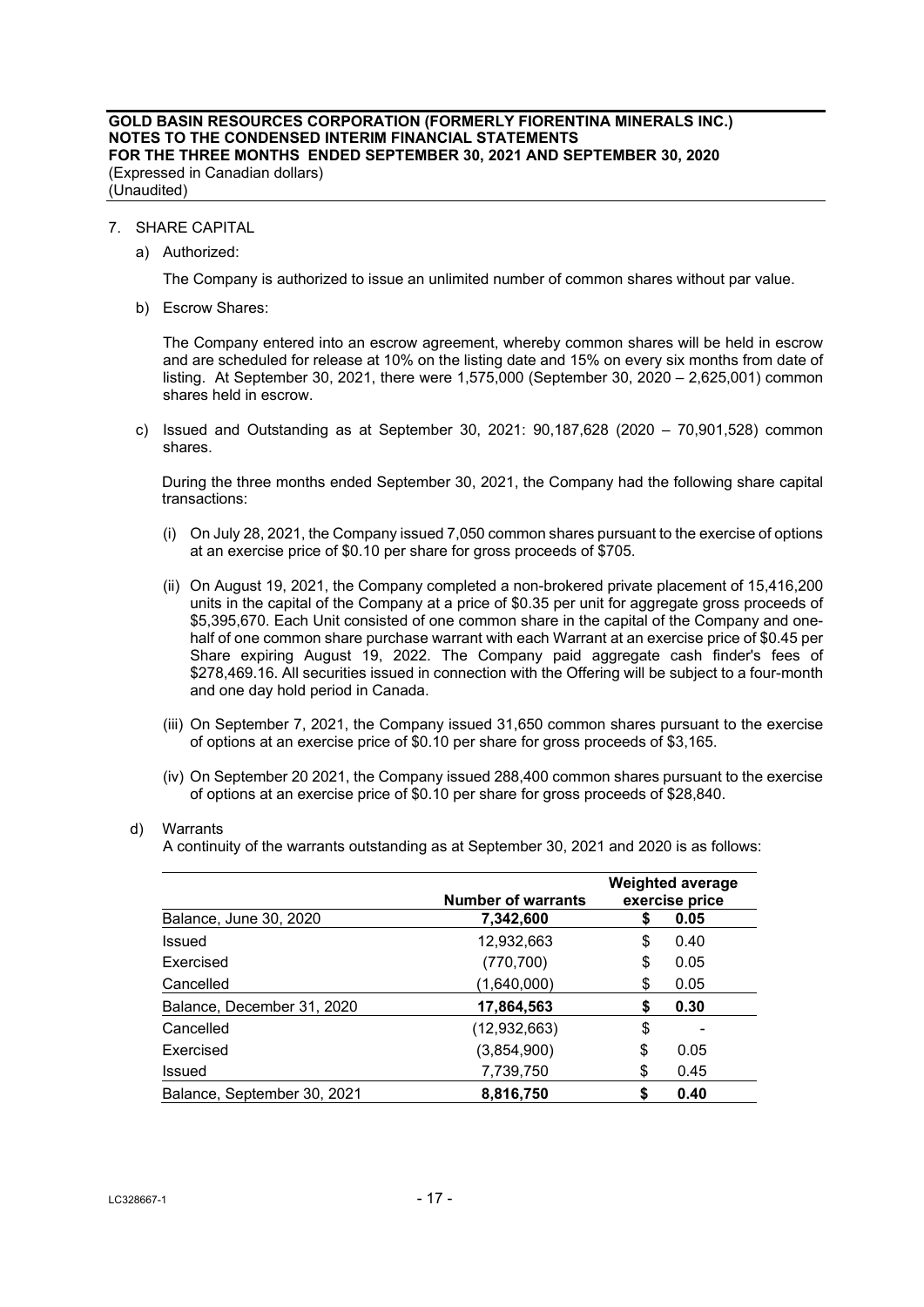## 7. SHARE CAPITAL (continued)

As at September 30, 2021 the Company had the following outstanding warrants:

|                    |                | Weighted average years |                  |
|--------------------|----------------|------------------------|------------------|
| Number of warrants | Exercise price | outstanding            | Expiry date      |
| 1.077.000          | \$0.05         |                        | November 6, 2021 |
| 7.739.750          | \$0.45         |                        | August 19, 2022  |
| 8,816,750          |                | 0.80                   |                  |

At the date of this report, there were 7,711,338 warrants with an exercise price of \$0.45 per share expiring August 19, 2022.

e) Stock options

The Company has a Stock Option Plan ('Plan') for directors, officers, employees and consultants of the Company. The Company may grant options to individuals, options are exercisable over periods of up to ten years, as determined by the Board of Directors of the Company, to buy shares of the Company at the fair market value on the date the option is granted. The maximum number of shares which may be issuable under the Plan cannot exceed 10% of the total number of issued and outstanding shares on a non-diluted basis.

A continuity of the stock options outstanding as at September 30, 2021 is as follows:

|                             | Number of<br>Stock options | Weighted<br>average exercise |
|-----------------------------|----------------------------|------------------------------|
| Balance, December 31, 2019  | 800,000                    | \$0.10                       |
| Granted<br>Exercised        | 5,600,000<br>(200,000)     | 0.36<br>0.10                 |
| Balance, December 31, 2020  | 6,200,000                  | \$0.33                       |
| Granted<br>Exercised        | 2,300,000                  | 0.38                         |
| Balance, September 30, 2021 | 8,500,000*                 | \$0.35                       |

The fair value of the stock options granted in the nine months to 30 September, 2021 - \$286,869, (Dec (2020 - \$1,816,435) which was calculated using the Black-Scholes pricing model. The inputs used in the Black-Scholes calculation for the options are as follows:

|                         | Sept 2021 | Jun 2021 | Mar 2021 | 2020    |
|-------------------------|-----------|----------|----------|---------|
| Share price             | \$0.39    | \$0.38   | \$0.30   | \$0.36  |
| Risk-free dividend rate | 0.24%     | 0.24%    | 0.24%    | 0.30%   |
| Expected life           | 2 Year    | 1 Year   | 3 years  | 3 years |
| Dividend rate           | $-$ %     | $-$ %    | $-$ %    | $-$ %   |
| Annualized volatility   | 66%       | 62%      | 62%      | 156%    |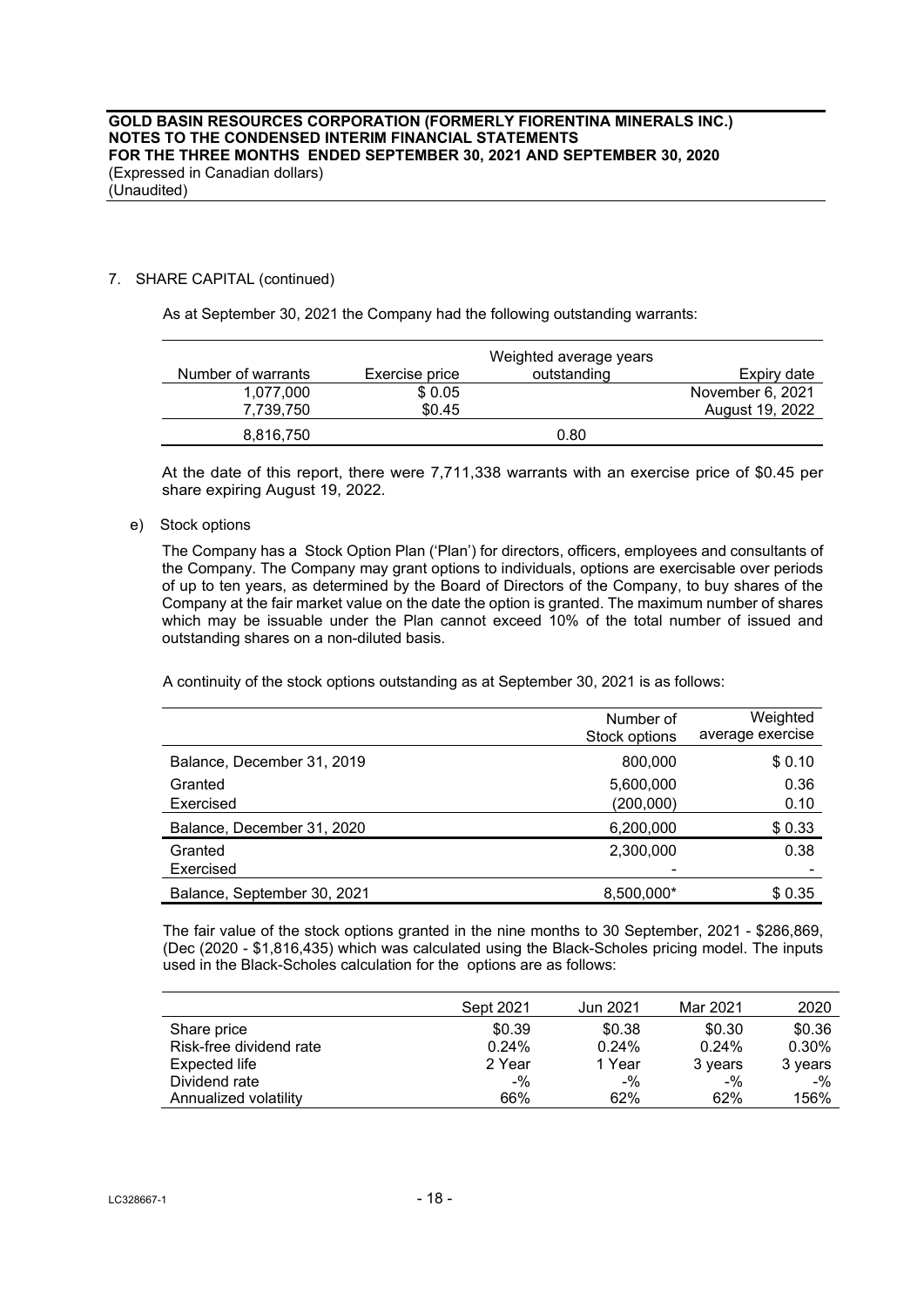## 7. SHARE CAPITAL (Continued)

As at September 30, 2021 the Company had the following outstanding stock options:

| Number of<br>options                         | Exercise price                       | Weighted average<br>years outstanding | Expiry date                                                        |
|----------------------------------------------|--------------------------------------|---------------------------------------|--------------------------------------------------------------------|
| 600,000                                      | \$0.10                               |                                       | January 22, 2024                                                   |
| 1,300,000<br>4,300,000<br>600,000<br>300,000 | \$0.22<br>\$0.40<br>\$0.35<br>\$0.38 |                                       | July 10,2023<br>November 6, 2023<br>March 9, 2024<br>June 22, 2022 |
| 1,400,000                                    | \$0.40                               |                                       | September10, 2023                                                  |
| 8,500,000                                    |                                      | 1.89                                  |                                                                    |

#### 8. MANAGEMENT OF CAPITAL

The Company's objectives when managing capital are to safeguard the Company's ability to continue as a going concern in order to pursue the sourcing and exploration of its resource property. The Company does not have any externally imposed capital requirements to which it is subject.

The Company considers the aggregate of its share capital, contributed surplus and deficit as capital. The Company manages the capital structure and makes adjustments to it in light of changes in economic conditions and the risk characteristics of the underlying assets. To maintain or adjust the capital structure, the Company may attempt to issue new shares or dispose of assets or adjust the amount of cash.

#### 9. FINANCIAL INSTRUMENTS AND FINANCIAL RISK

International Financial Reporting Standards 7, *Financial Instruments: Disclosures*, establishes a fair value hierarchy that reflects the significance of the inputs used in making the measurements. The fair value hierarchy has the following levels:

Level 1 - quoted prices (unadjusted) in active markets for identical assets or liabilities;

Level 2 - inputs other than quoted prices included in Level 1 that are observable for the asset or liability, either directly (i.e. as prices) or indirectly (i.e. derived from prices); and

Level 3 - inputs for the asset or liability that are not based on observable market data (unobservable inputs).

Fair Value of Financial Instruments

The Company's financial assets include cash and are classified as Level 1. The carrying value of these instruments approximates their fair values due to the relatively short periods of maturity of these instruments.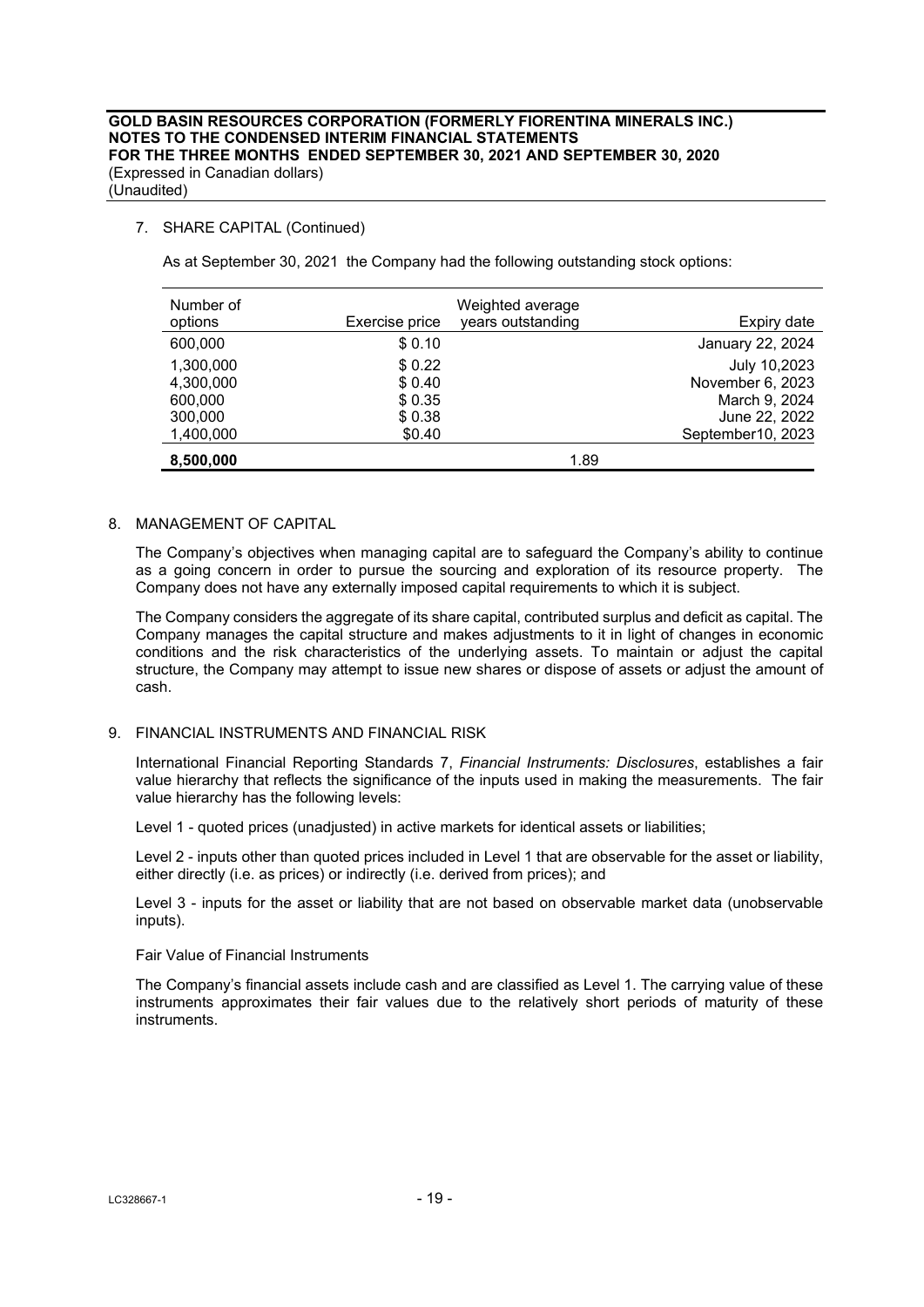### 10. FINANCIAL INSTRUMENTS AND FINANCIAL RISK (Continued)

Fair Value of Financial Instruments

Assets measured at fair value on a recurring basis were presented on the Company's condensed interim condensed statements of financial position as at September, 2021 are as follows:

|      | <b>Fair Value Measurements Using</b>                                                   |                                                           |                                                    |           |
|------|----------------------------------------------------------------------------------------|-----------------------------------------------------------|----------------------------------------------------|-----------|
|      | Quoted Prices in<br><b>Active Markets</b><br>For Identical<br>Instruments<br>(Level 1) | Significant<br>Other<br>Observable<br>Inputs<br>(Level 2) | Significant<br>Unobservable<br>Inputs<br>(Level 3) | Total     |
|      | \$                                                                                     | S                                                         | \$                                                 | S         |
| Cash | 4,646,191                                                                              |                                                           |                                                    | 4,646,191 |

#### Fair value

The fair value of the Company's financial instruments approximates their carrying value as at September 30, 2021 because of the demand nature or short - term maturity of these instruments.

Financial risk management objectives and policies

The Company's financial instruments include cash and accounts payable. The risks associated with these financial instruments and the policies on how to mitigate these risks are set out below. Management manages and monitors these exposures to ensure appropriate measures are implemented on a timely and effective manner.

#### (i) *Currency risk*

The Company is exposed to foreign currency risk on fluctuations related to cash, leases, due from related parties and accounts payable and accrued liabilities that are denominated in AU dollars. 10% fluctuations in the AU dollar against the Canadian dollar have affected comprehensive loss for the year by approximately \$170,932 (2020 – \$nil).

#### (ii) *Interest rate risk*

The Company is exposed to interest rate risk on the variable rate of interest earned on bank deposits. The fair value interest rate risk on bank deposits is insignificant as the deposits are short - term.

The Company has not entered into any derivative instruments to manage interest rate fluctuations.

#### (iii) *Credit risk*

Credit risk is the risk of loss associated with the counterparty's inability to fulfill its payment obligations. Financial instruments that potentially subject the Company to concentrations of credit risks consist principally of cash. To minimize the credit risk, the Company places these instruments with a high quality financial institution.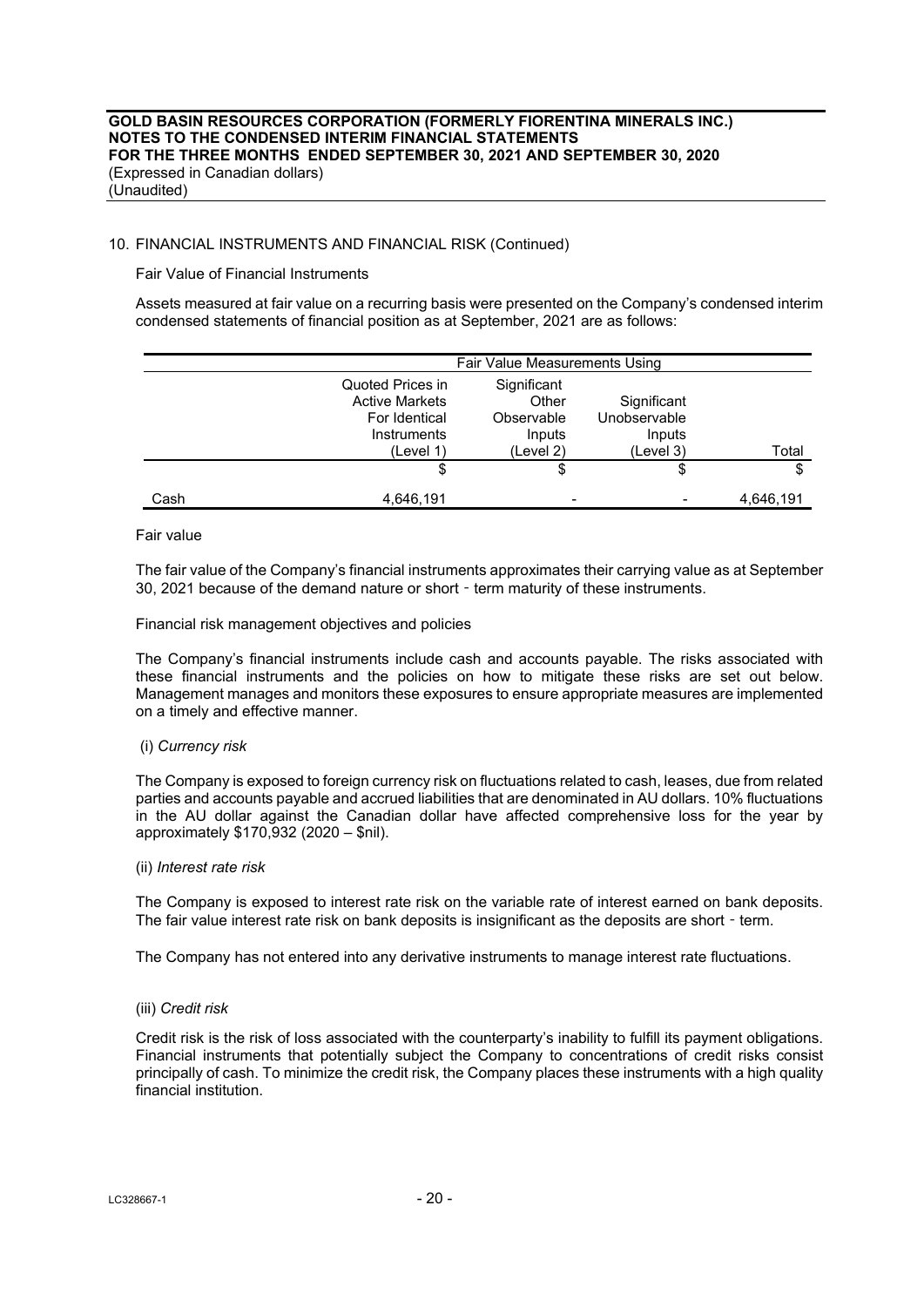## 10. FINANCIAL INSTRUMENTS AND FINANCIAL RISK (continued)

### (iv) *Liquidity risk*

In the management of liquidity risk of the Company, the Company maintains a balance between continuity of funding and the flexibility through the use of borrowings. Management closely monitors the liquidity position and expects to have adequate sources of funding to finance the Company's projects and operations.

### 11. EQUIPMENT

|                                 | Computer  | Office    |         |
|---------------------------------|-----------|-----------|---------|
| COST:                           | Equipment | Equipment | Total   |
|                                 | \$        | \$        | \$      |
| Balance, December 31, 2019      |           |           |         |
| Additions                       | 2,408     | 5,364     | 7,772   |
| Balance, December 31, 2020      | 2,408     | 5,364     | 7,772   |
|                                 |           |           |         |
|                                 |           |           |         |
| Additions                       |           |           |         |
| <b>Accumulated Depreciation</b> | (602)     | (818)     | (1,420) |
| Balance, September 30, 2021     | 1,806     | 4.546     | 6,352   |

## 12. LEASE LIABILITY

#### Right-of-use Asset

The following is the continuity of the cost and accumulated amortization of right-of-use asset, for the period ended September 30, 2021:

|                                   |   | 2021     |
|-----------------------------------|---|----------|
| Opening balance                   | S | 25.470   |
| Additions                         |   |          |
| Amortization expense for the year |   | (10,077) |
| Foreign Exchange                  |   | 960      |
| Balance, September 30, 2021       |   | 16,353   |